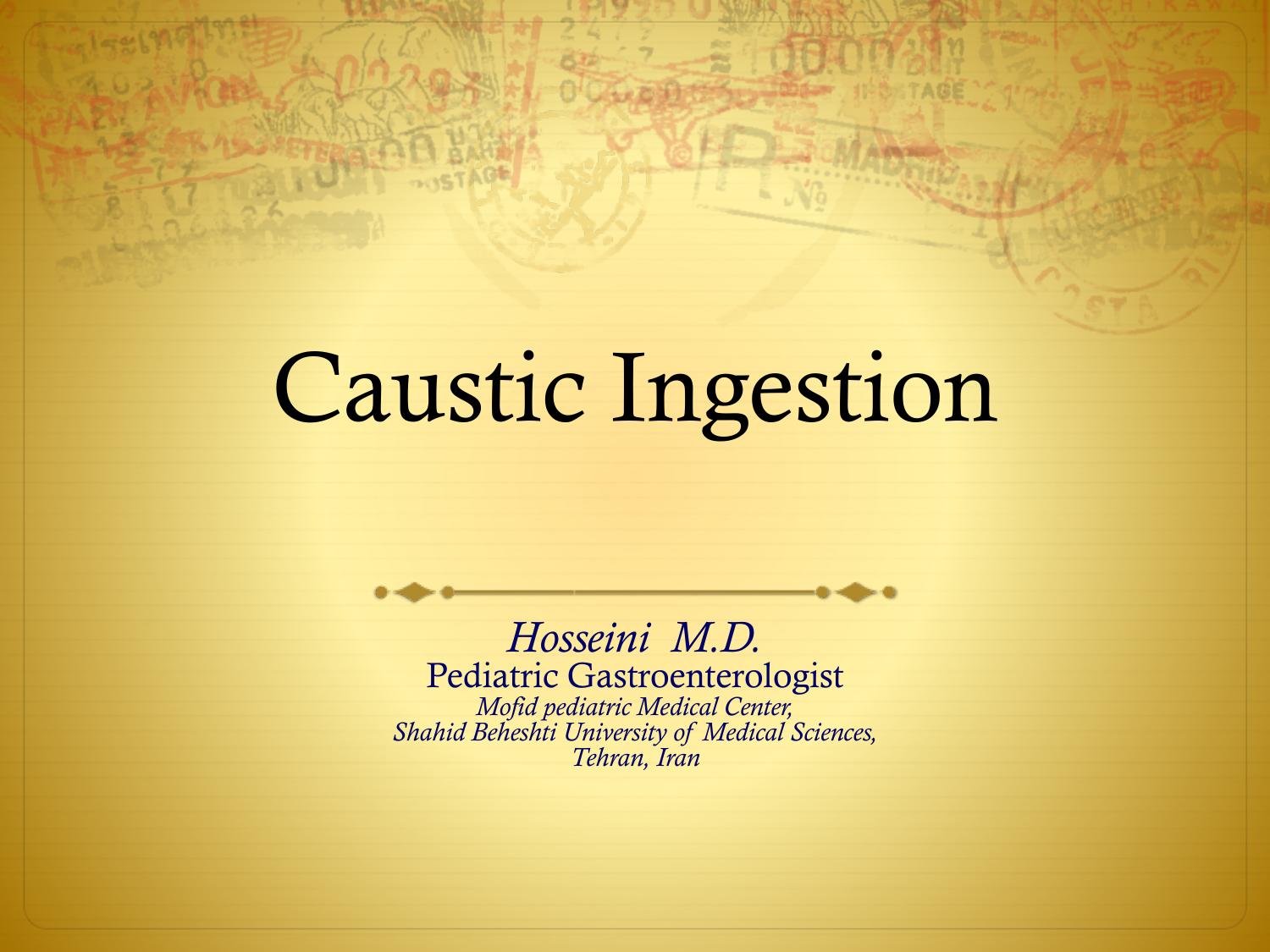## Outline

#### Overview

- Alkaline Ingestion (consider laryngeal and esophageal)
- Acidic Ingestion
- Management
- Conclusion

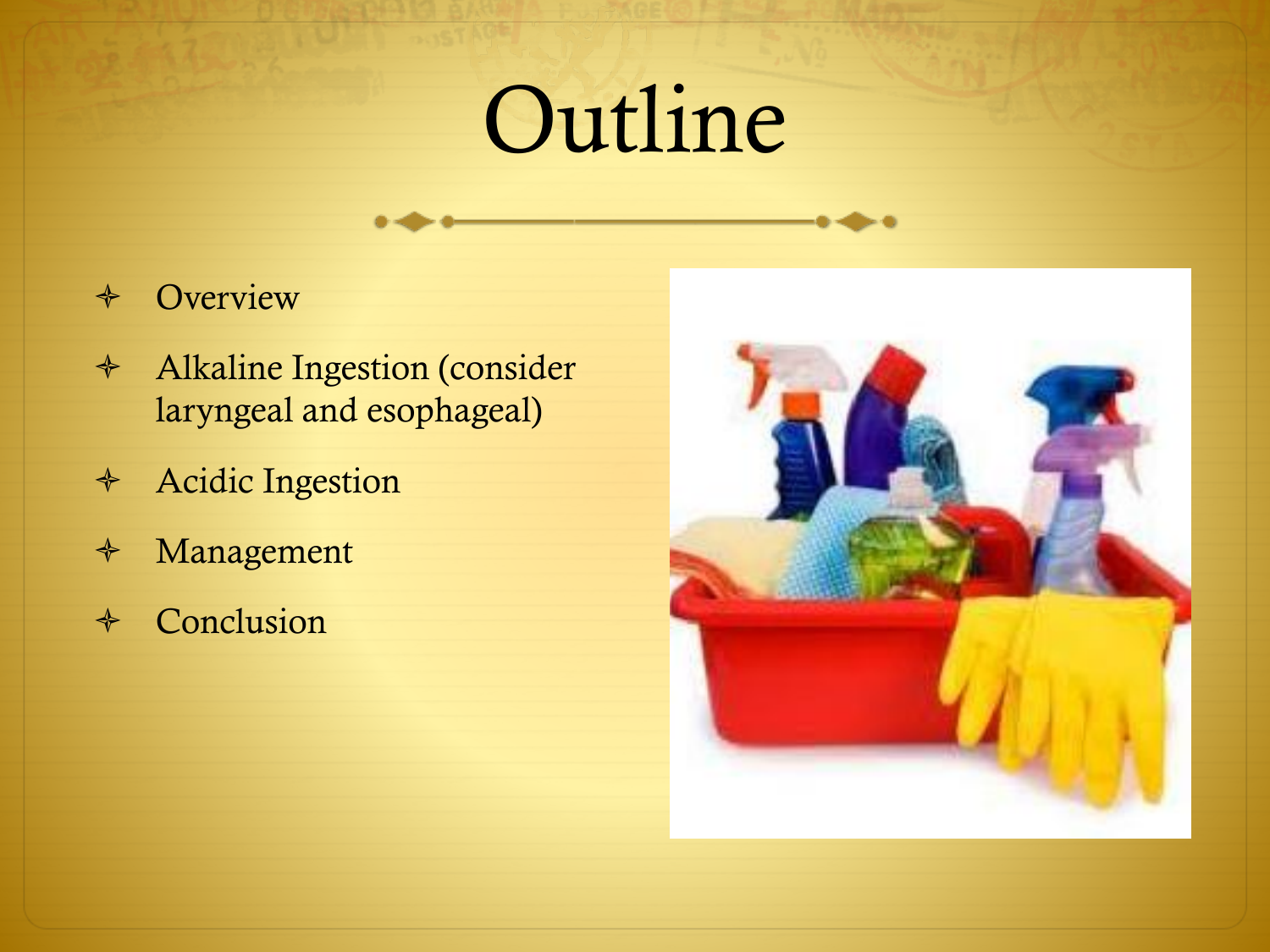Chevalier Jackson in 1910 published 4 cases of "sloughing of the esophagus. From proprietary preparation."

 Safe Packaging Act of 1970 • protective packaging of hazardous materials

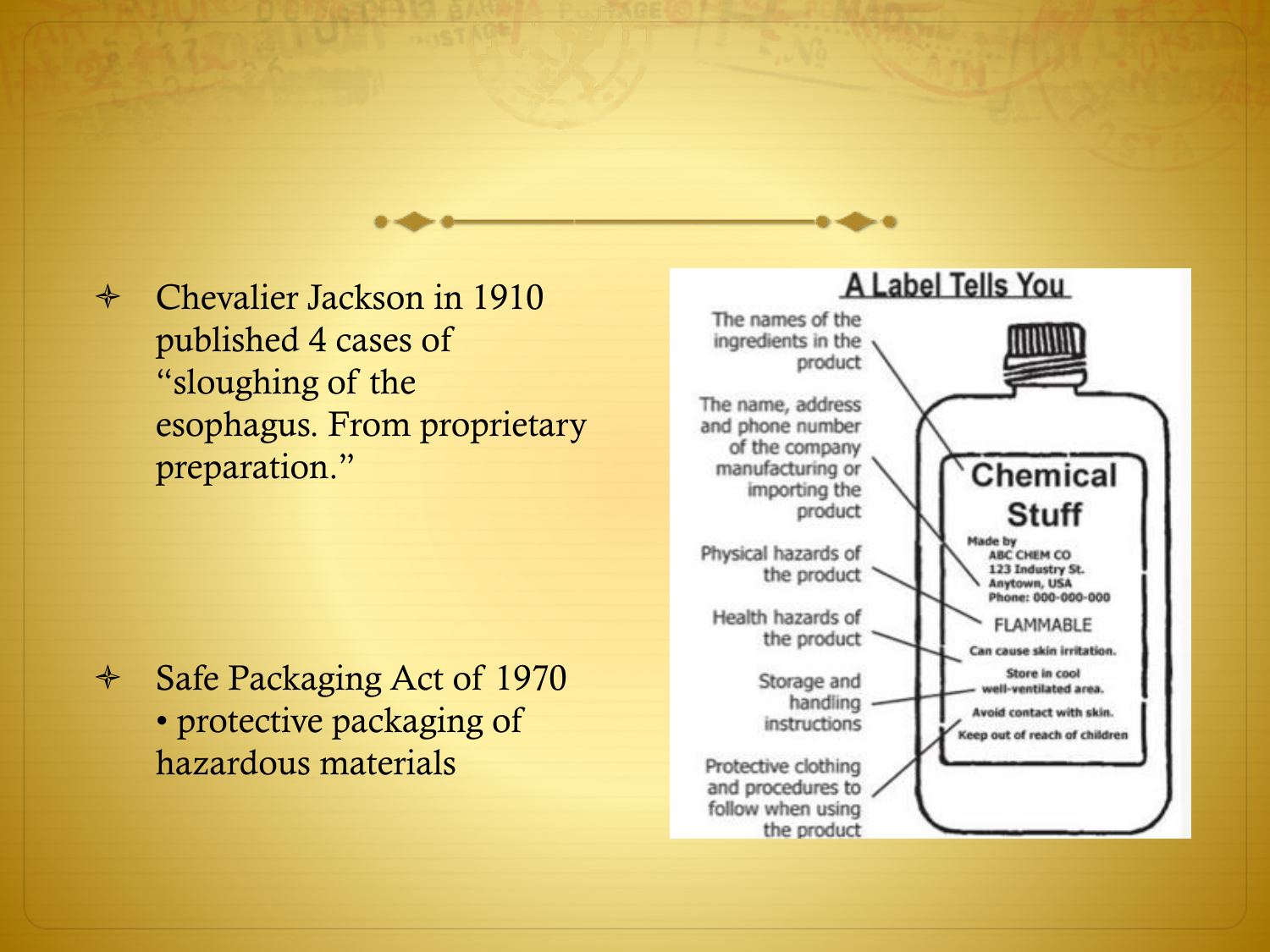Over 200,000 ingestions of cleaning solution per year are reported to poison control

 5000-15000 caustic ingestions, a majority of which come from cleaning solutions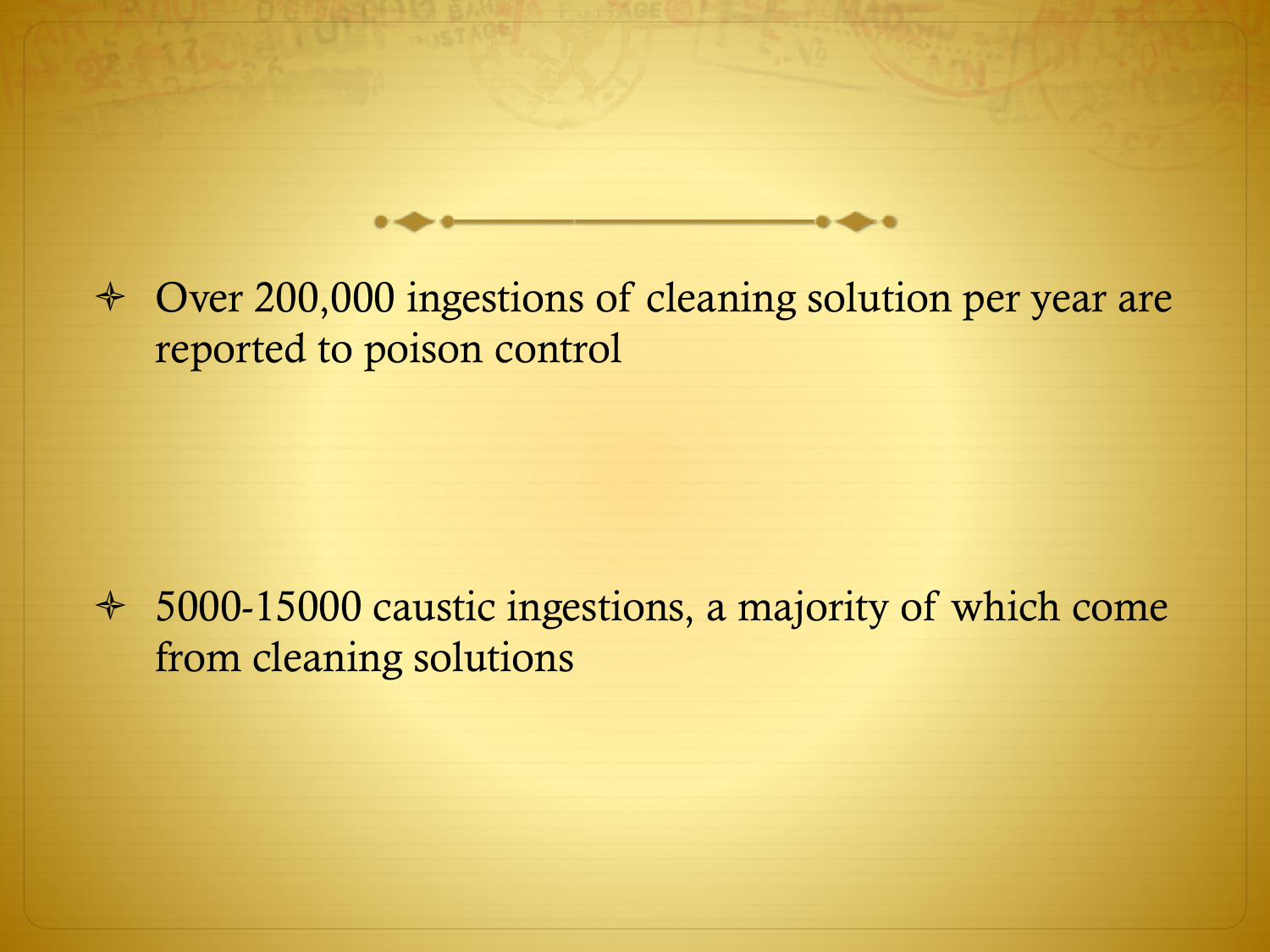$\div$  10% of ingestions result in severe injury

Of those, 1-2% will develop esophageal strictures.

 $\div$  40% of caustic ingestion will involve the larynx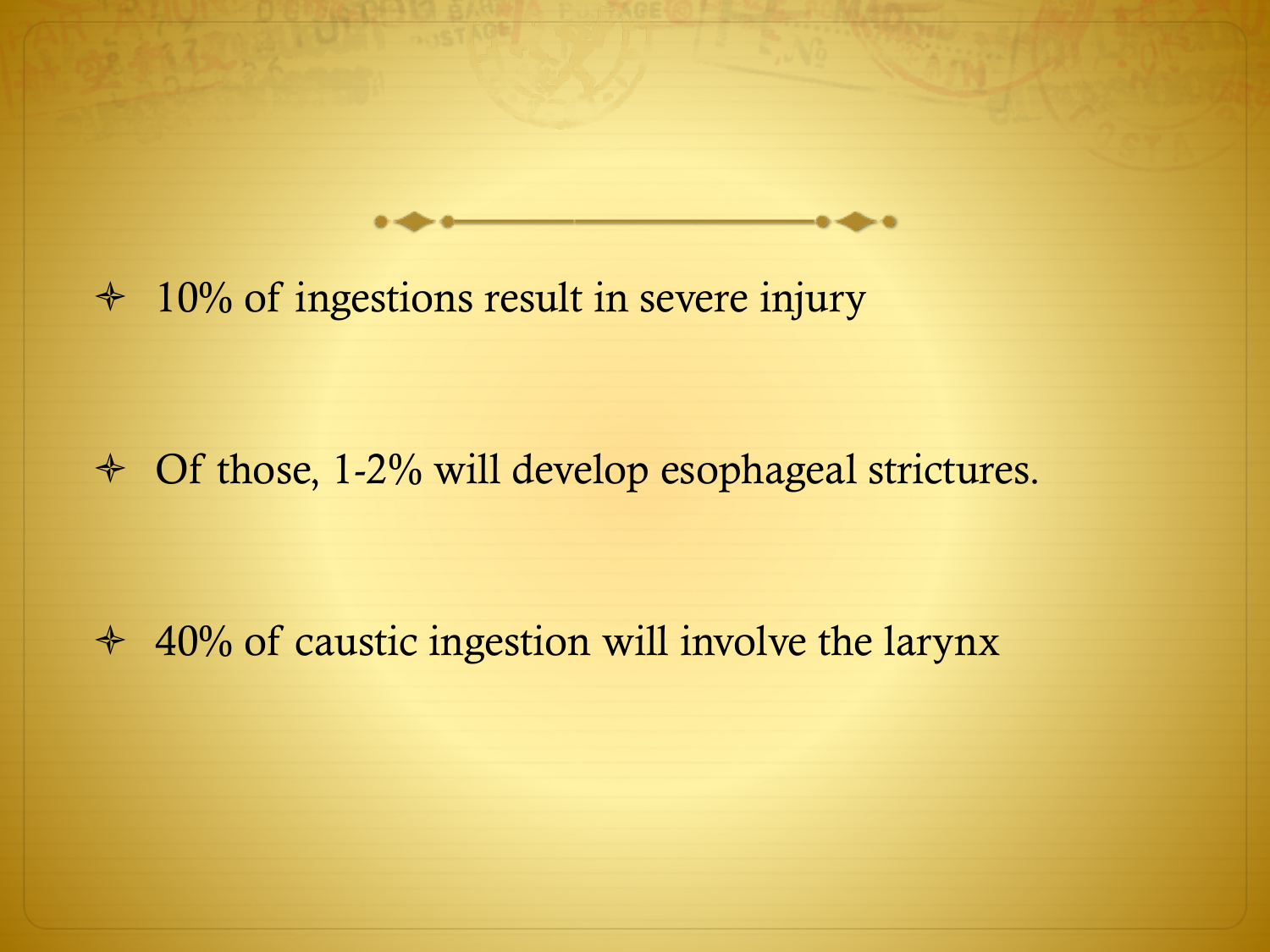### • Bimodal distribution of ingestion.

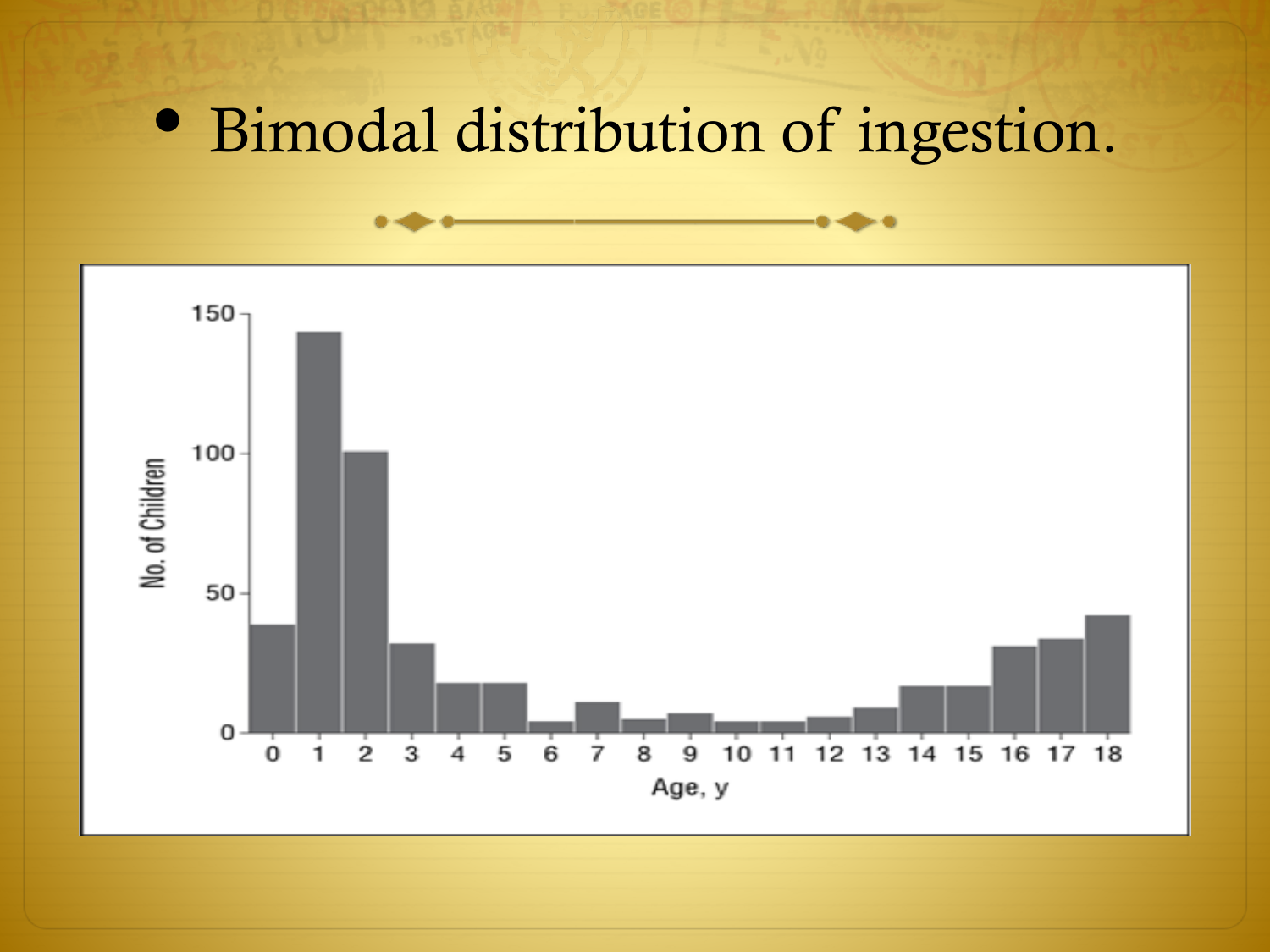Many caustic ingestions from adults are more severe, as they are suicide attempts, whereas children mainly drink the substances out of curiosity.

 Occupational exposure is oftentimes more severe given higher concentration of chemicals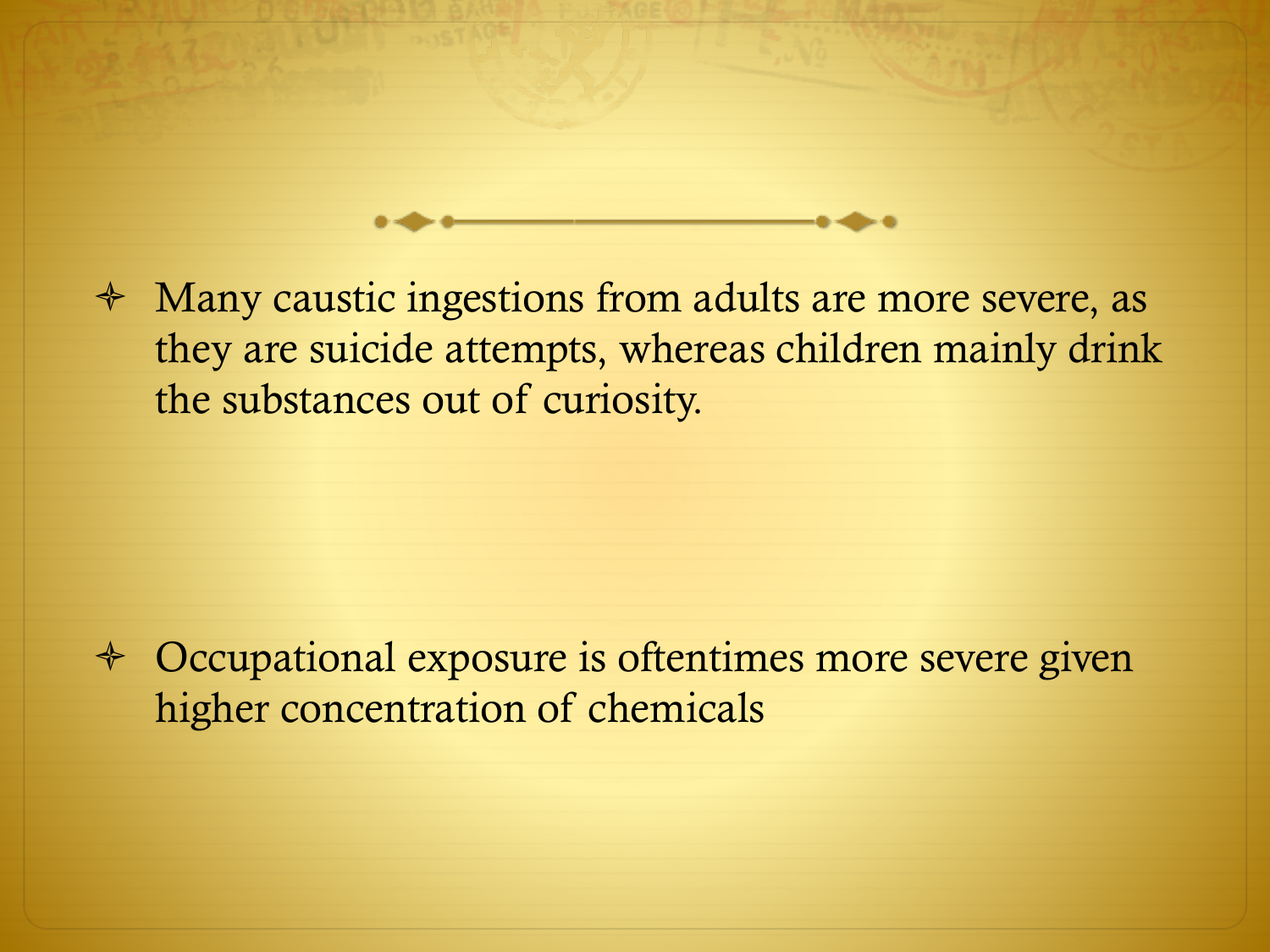Type of liquid ingested varies by geography

- Alkaline in more developed countries
- Acidic ingestion in developing countries

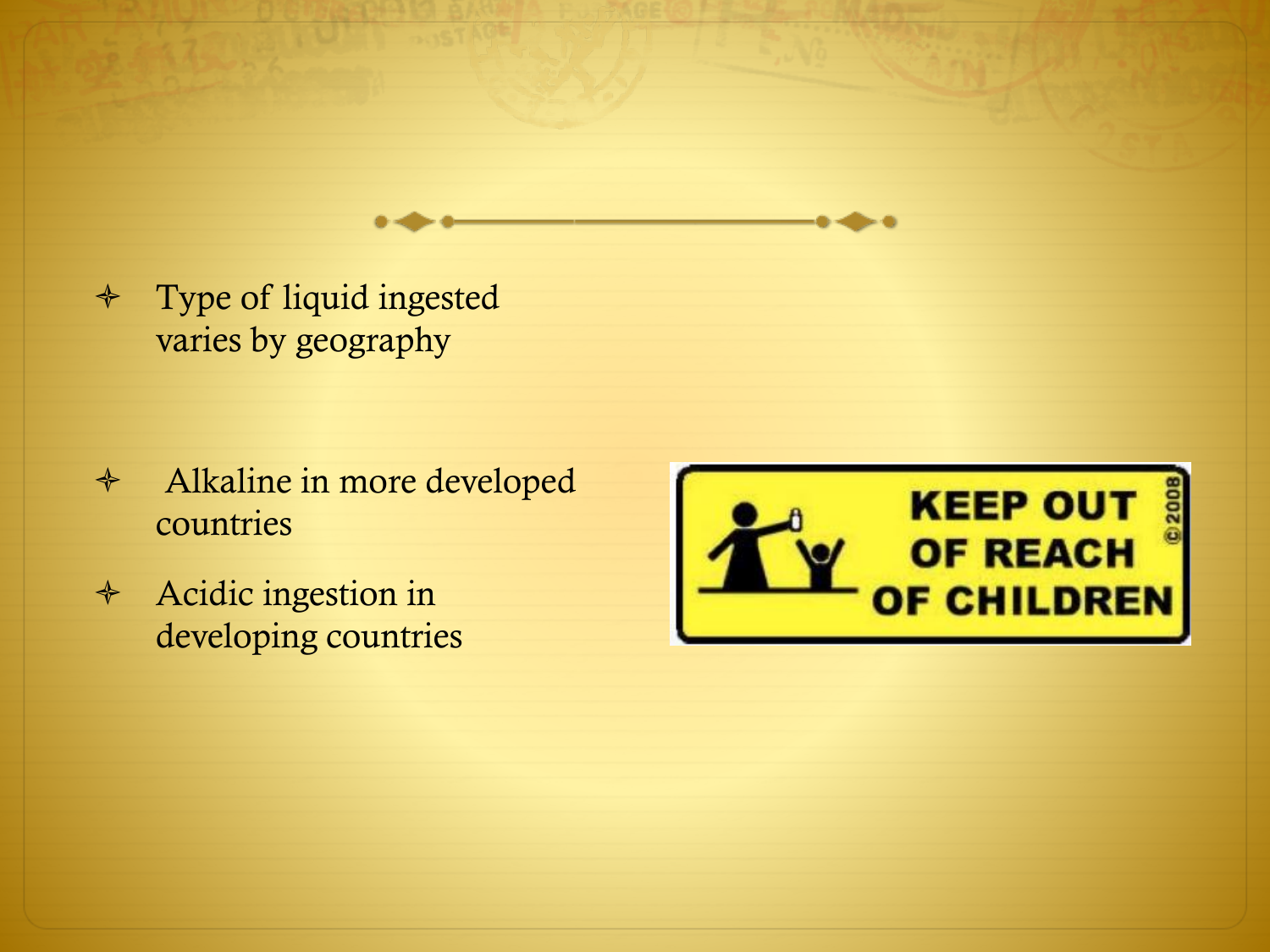# Alkali Ingestion

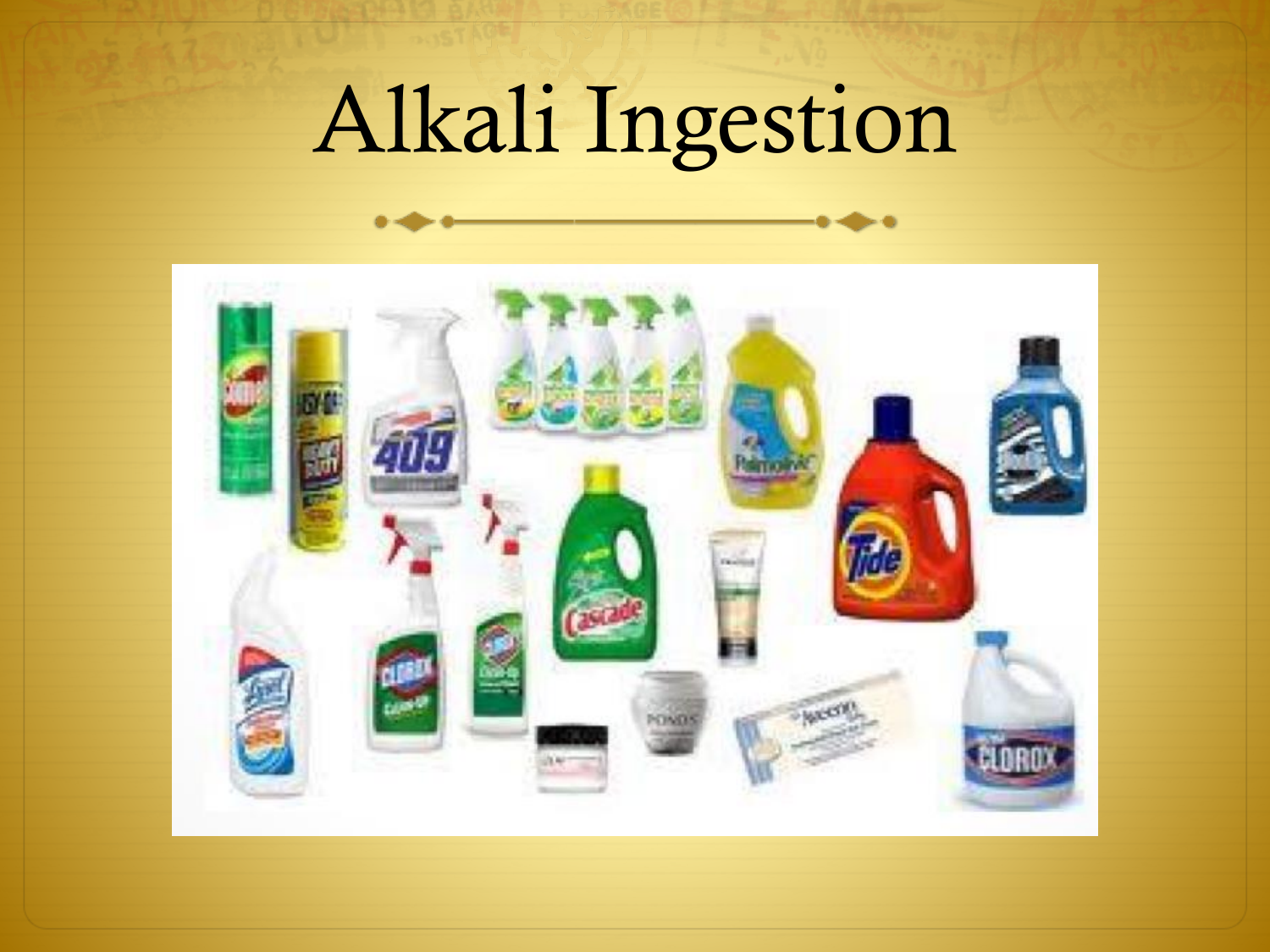#### Bases

- 7.4 Human Blood 8.3 - Baking Soda
- 10.5 Milk of Magnesia 11.6 - Ammonia 12.4 - Lime (Calcium Hydroxide) 13.0 - Lye 14.0 - Sodium Hydroxide (NaOH)

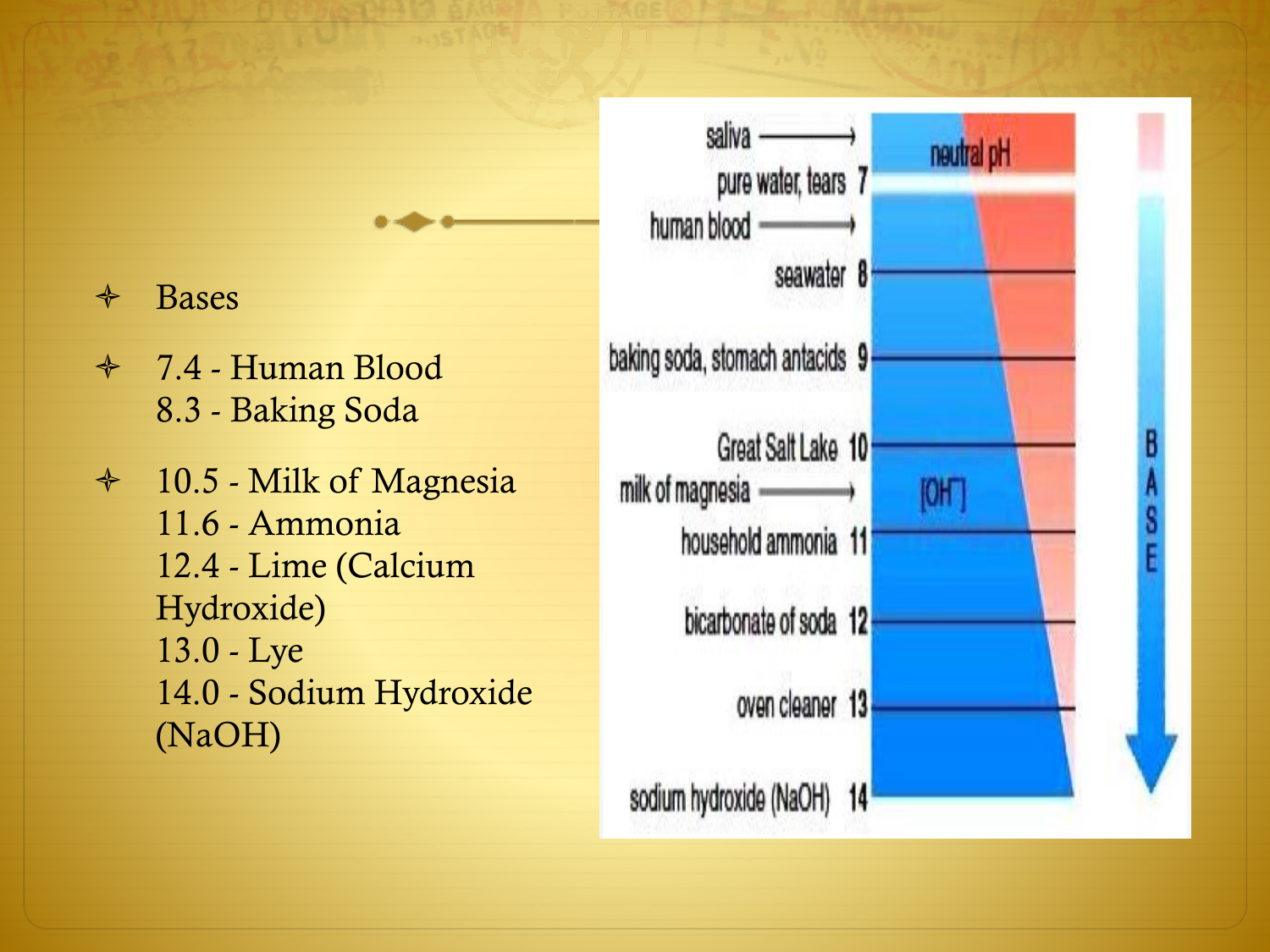- Leads to liquefactive necrosis
- Saponification of fats
- Solubilizing of proteins
- Emulsification of cellular membranes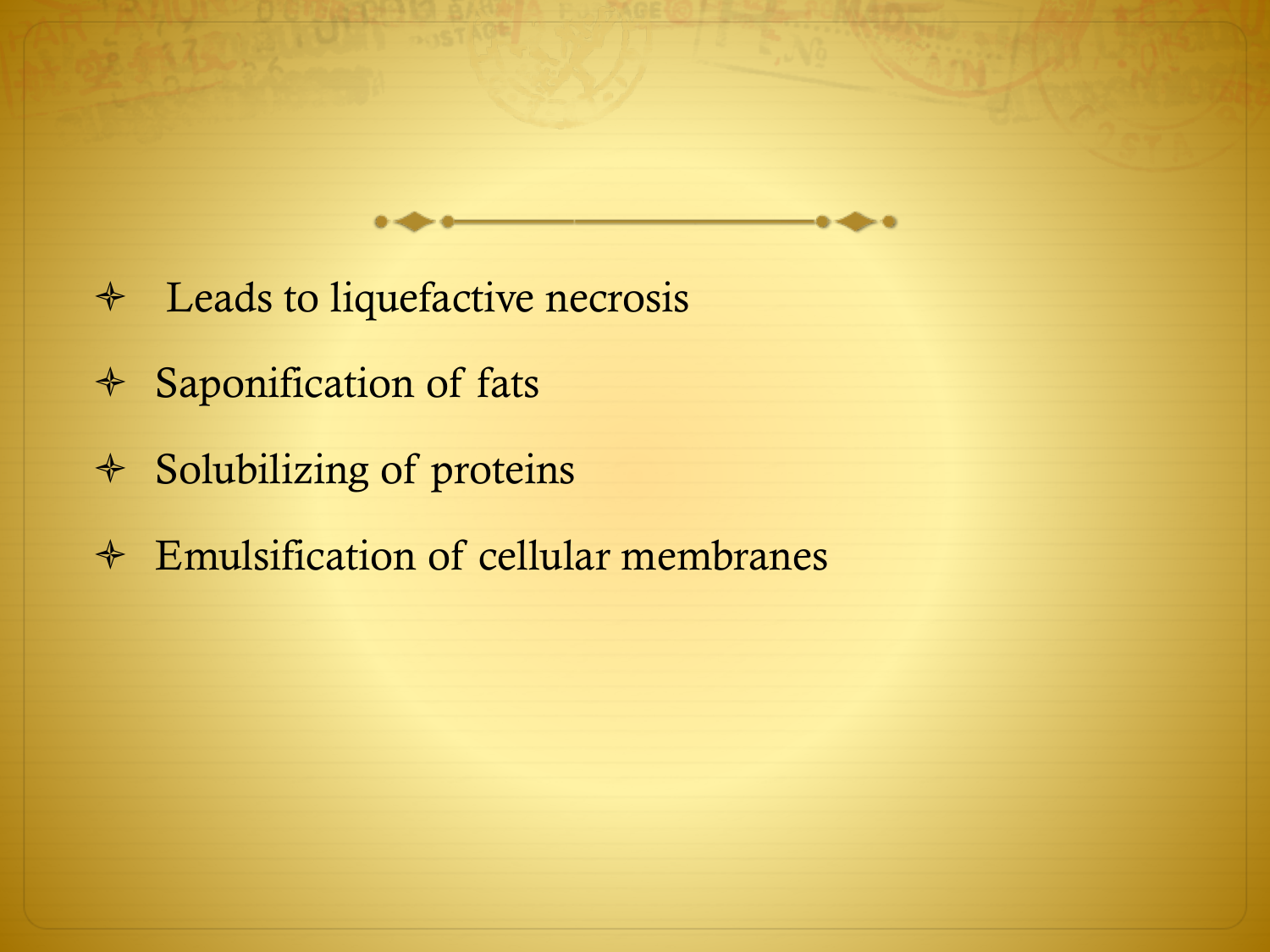Damage is dependent on :

Dose

Time Solid v liquid Titratable reserve

pH>11.5 is needed for damage to occur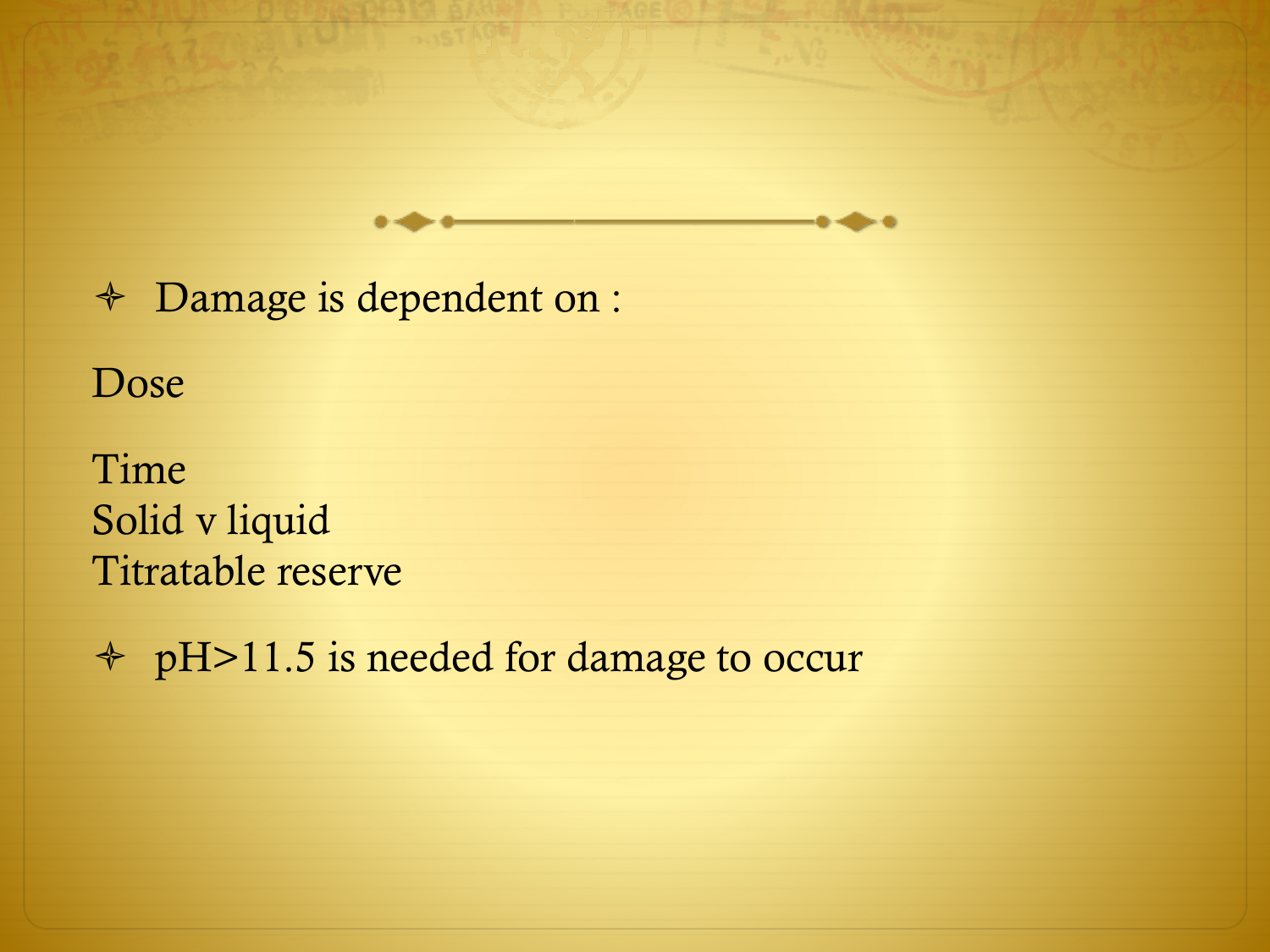Injuries from alkali occur more rapidly, with oral cavity/oropharynx oftentimes being more affected

- Dose/concentration, time
- Tissue edema occurs immediately, which can lead to airway obstruction.
- Edema may persist

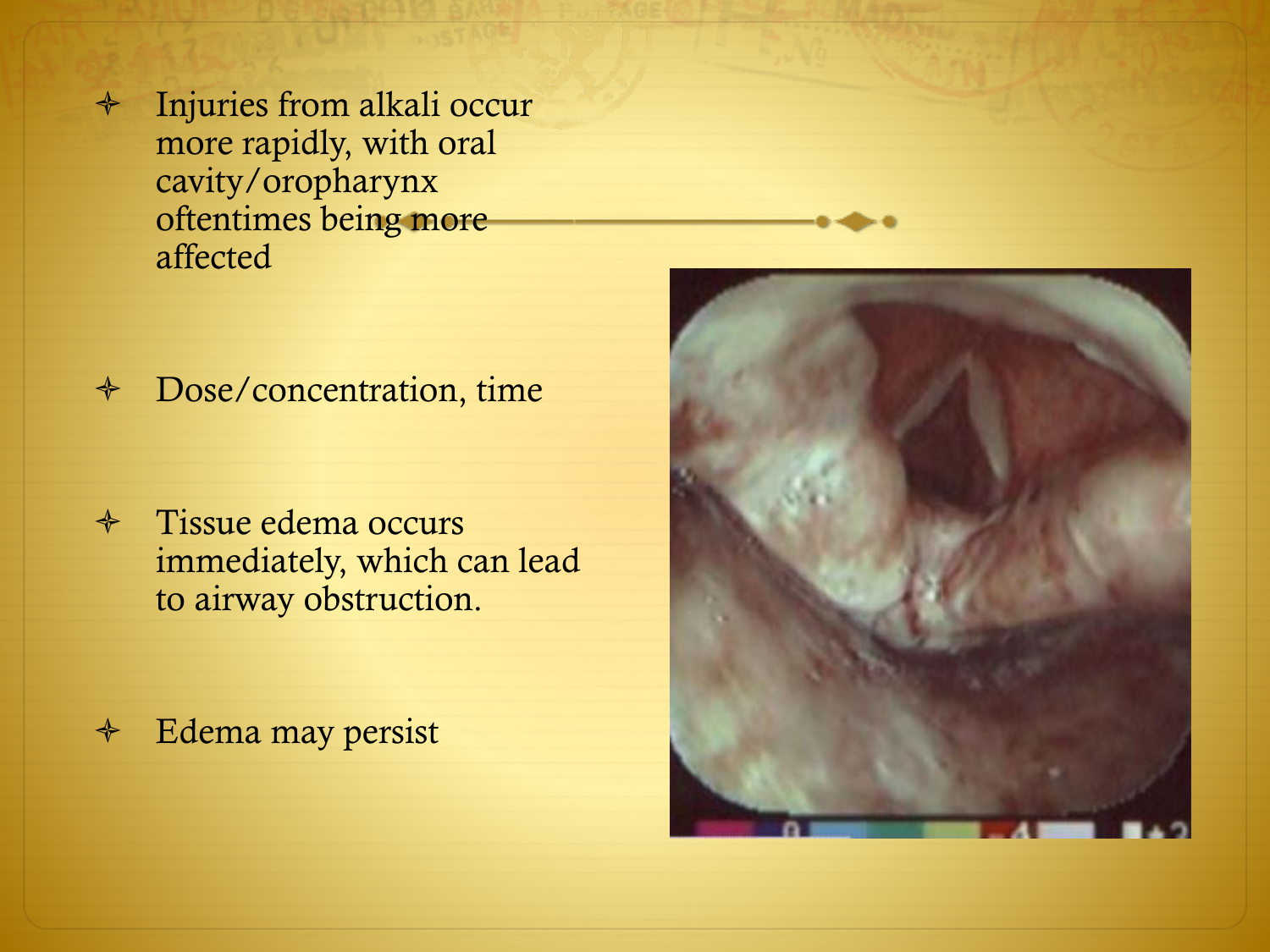- Caustic aspiration is less common.
- Increased damage over time.
- Stricture formation of the pharynx and esophagus over the next 2-4 weeks
- $\triangle$  Formation dependent on the depth of the burn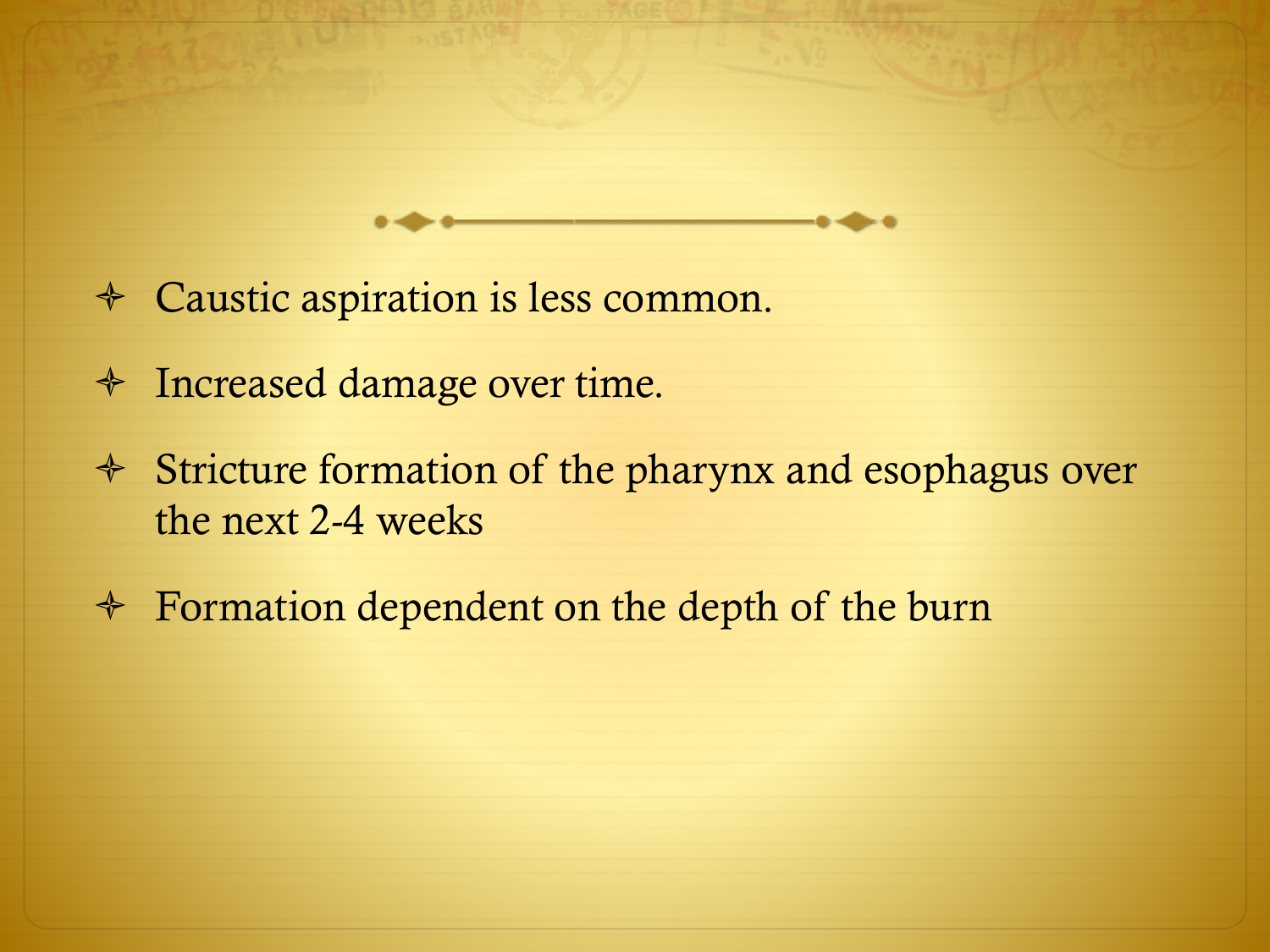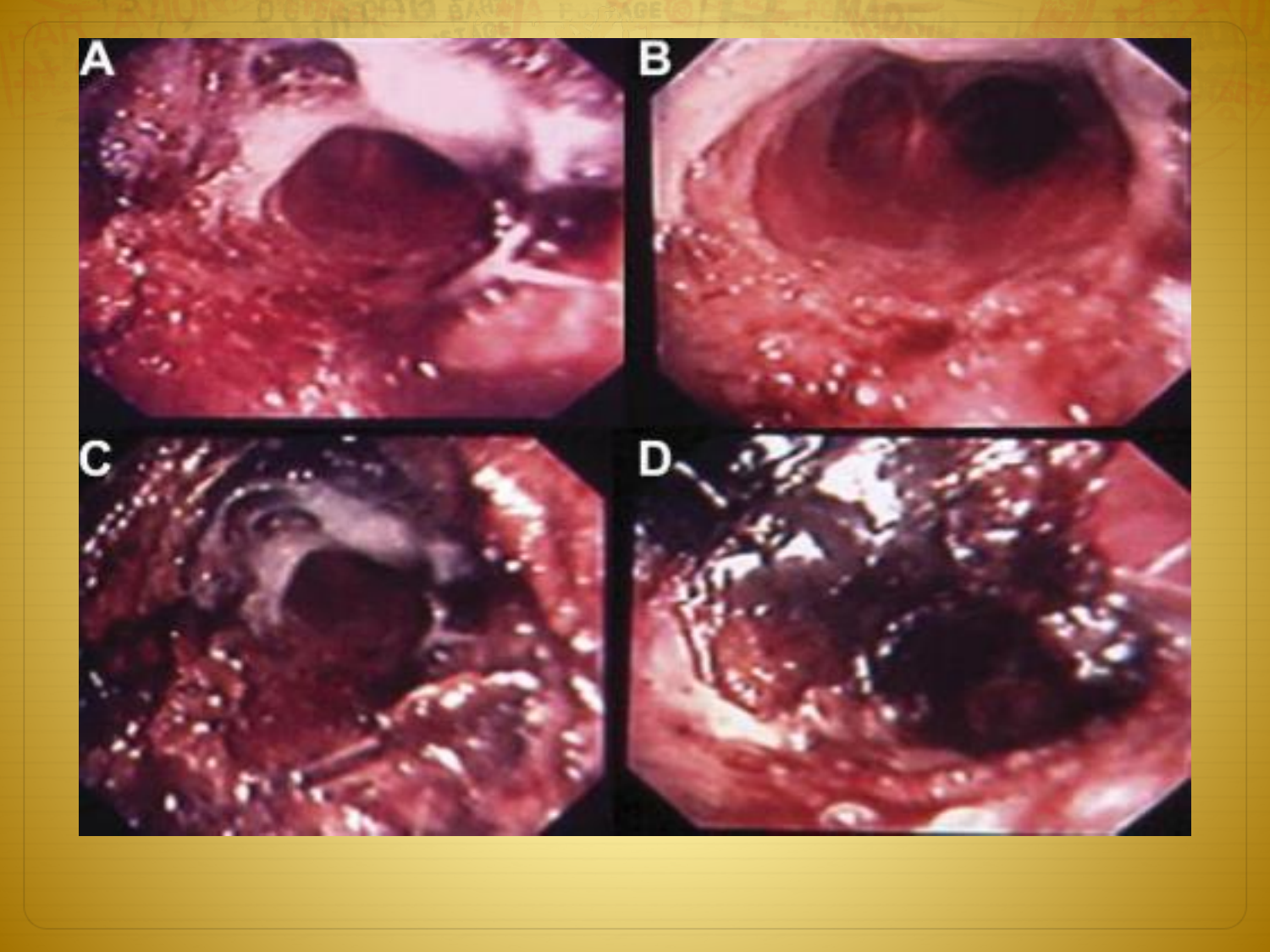# Acidic Ingestion



**AXT-ACTI** 

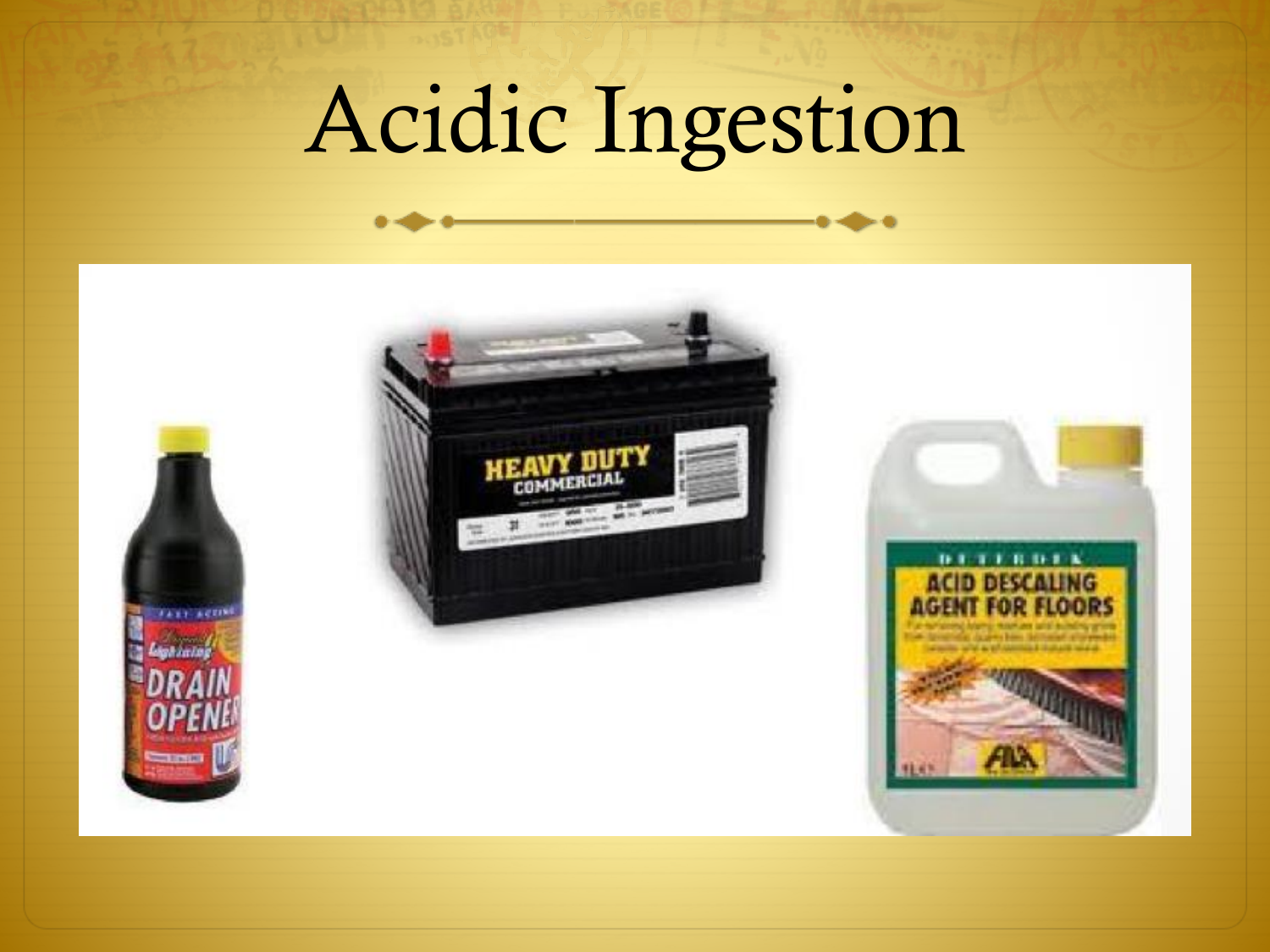- $\triangleleft$  Less common than alkaline ingestion o
- Toilet bowl cleaning products

Car battery acid Rust removal Cement cleaning products o Soldering flux (zinc chloride)

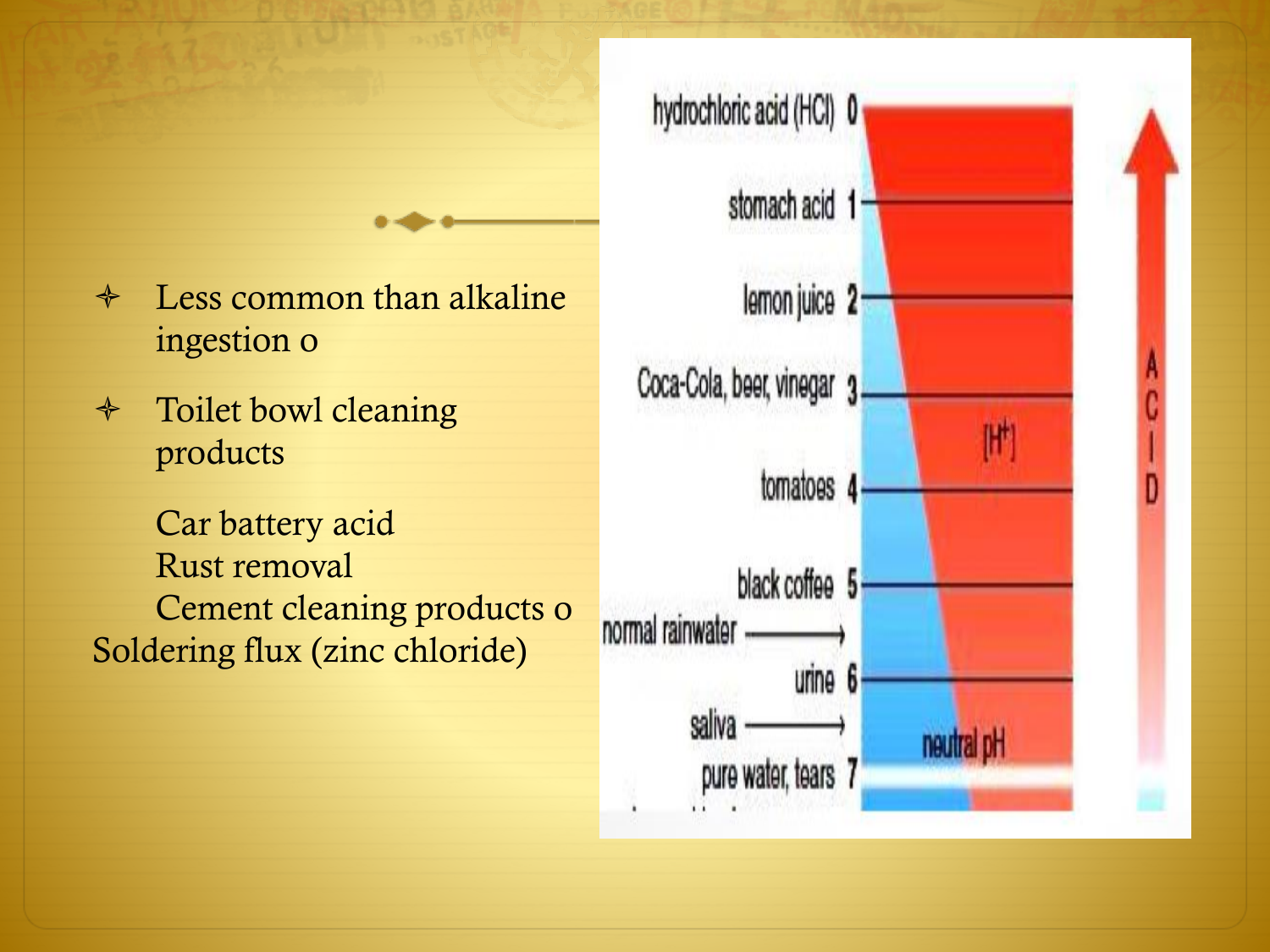- $\div$  Injury occurs with substances whose pH is <2
- Leads to Coagulative Necrosis
- Dessication and denaturation of superficial layers
- Eschar formation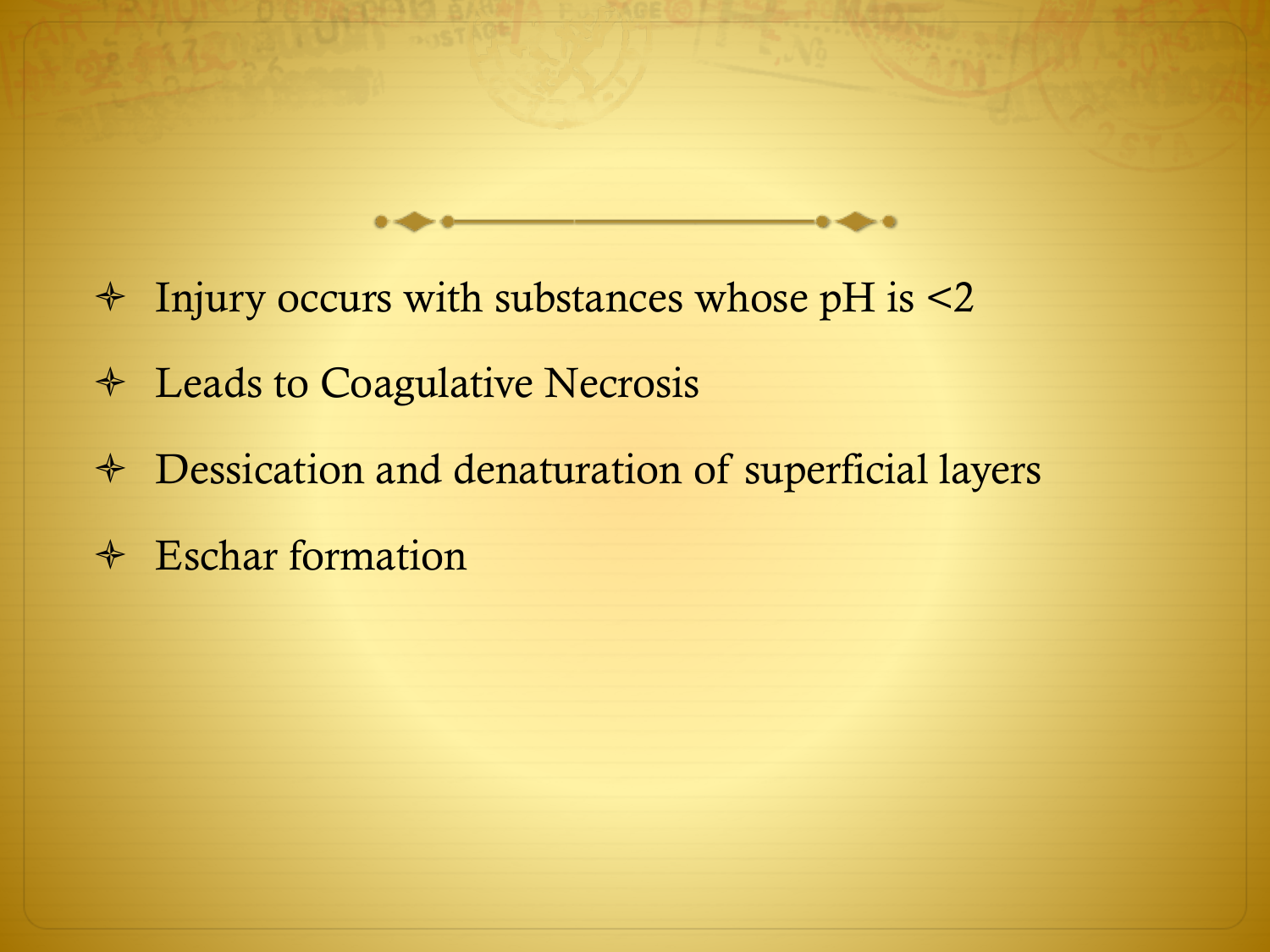- Usually less severe compared to alkaline ingestion
- Distal tissues are oftentimes more injured (esophagus, stomach, intestine)
- $\triangle$  Increased absorption, which can lead to severe metabolic acidosis.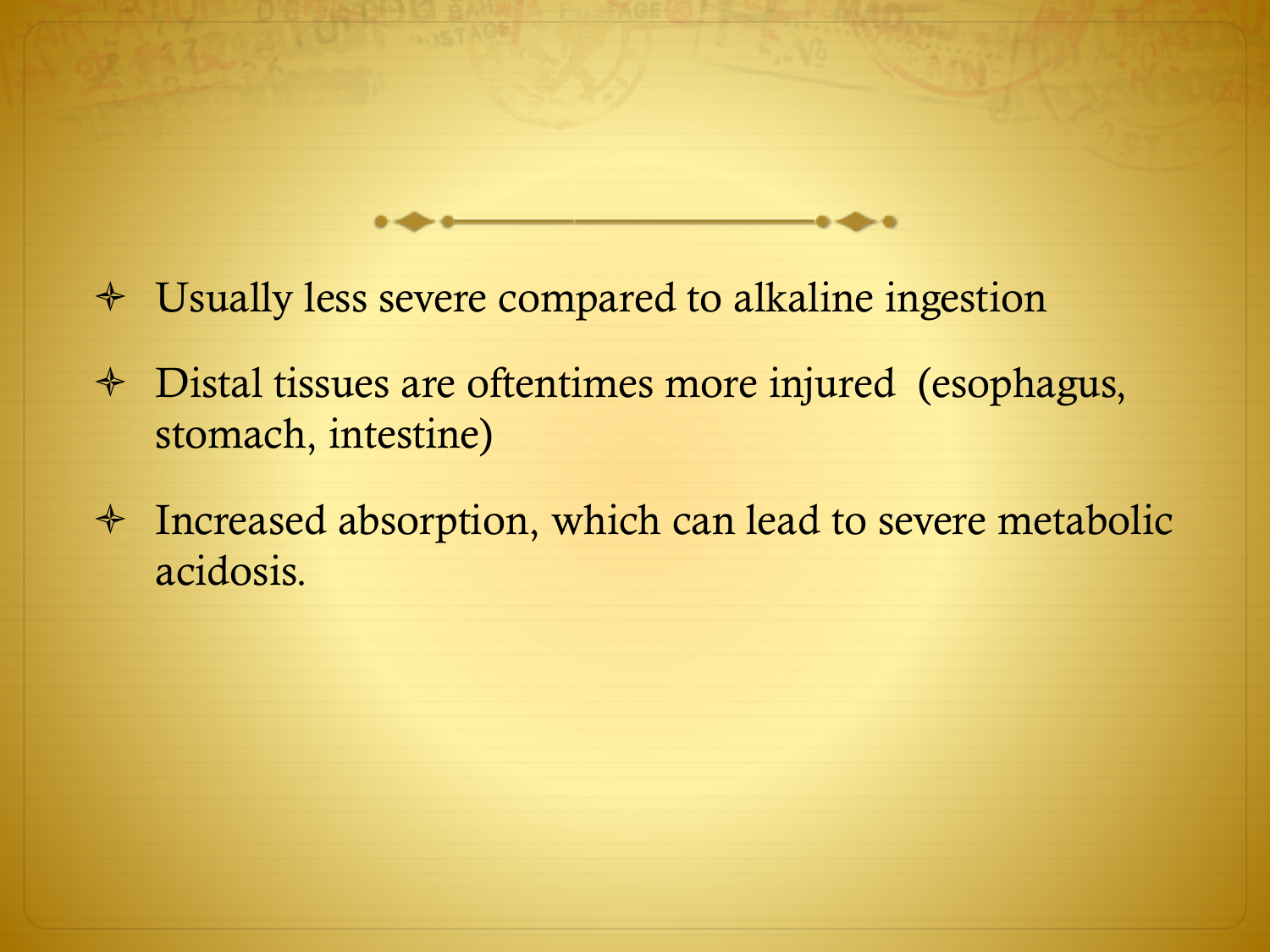## Management

- $\triangleleft$  Accurate history defining what and amount of
- $\triangleq$  ingestion occurred. o MSDS o Poison Control
- ABCs o Treat like a burn
- Evaluate for hoarseness, stridor, drooling, odynophagia, refusal of food.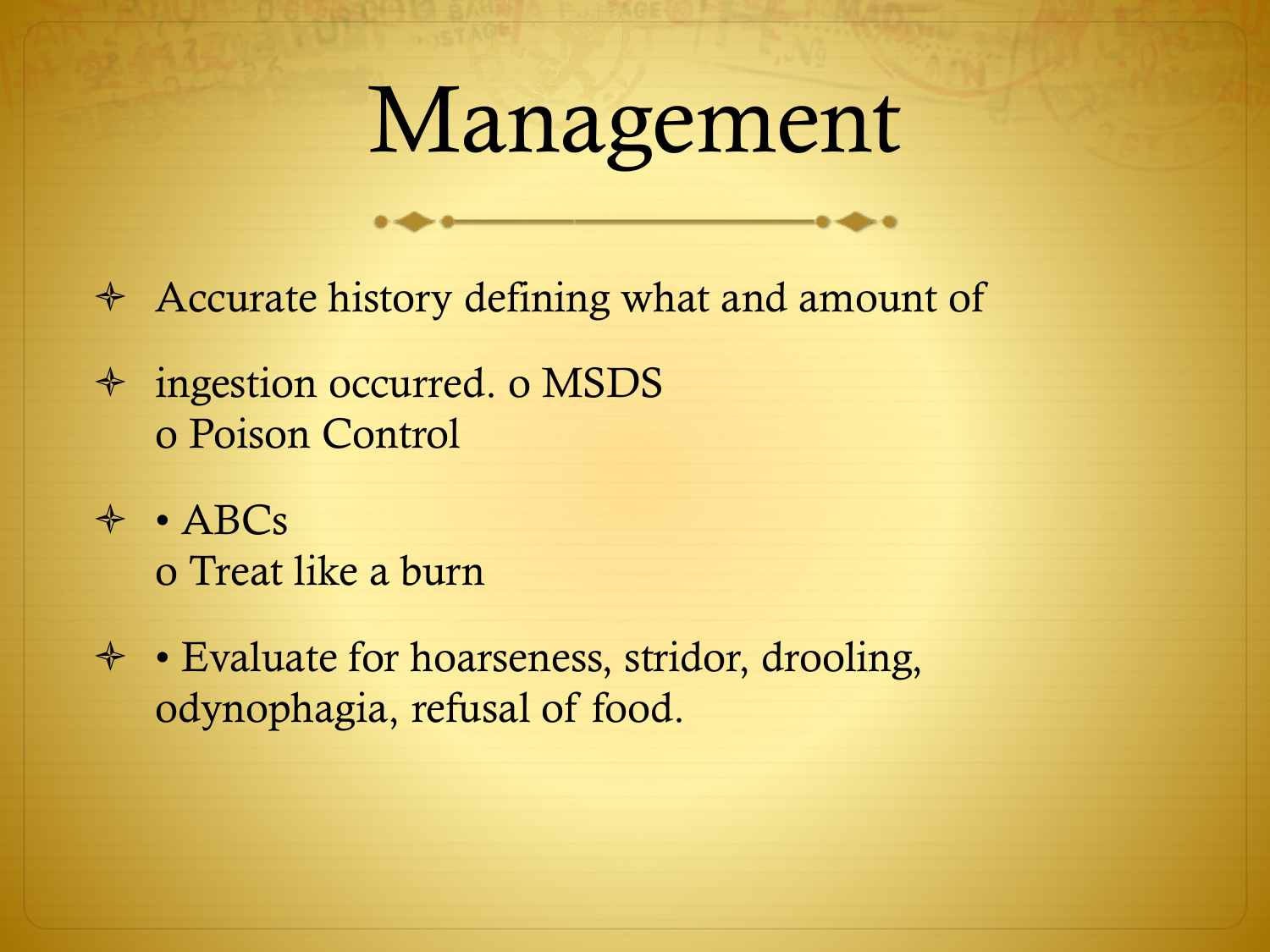- Palpate for subcutaneous air
- Rigidity and substernal chest pain more severe signs/symptoms
- **↑ Assess for emesis.**
- Increased laryngeal/esophageal exposure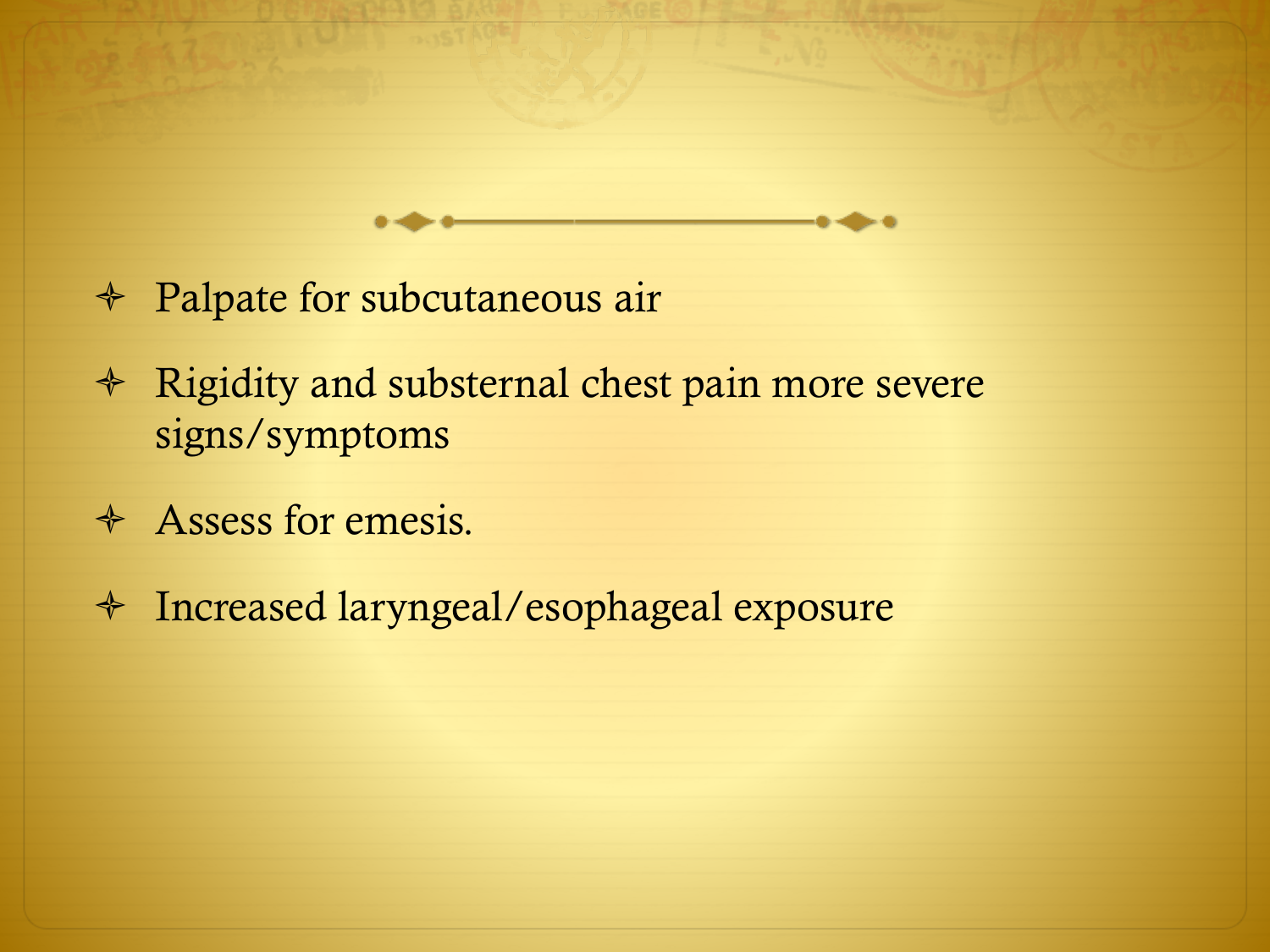- Test the pH of the saliva. o Neutral pH does NOT mean caustic ingestion did not occur
- Labs
- CBC,
- ABG
- Urine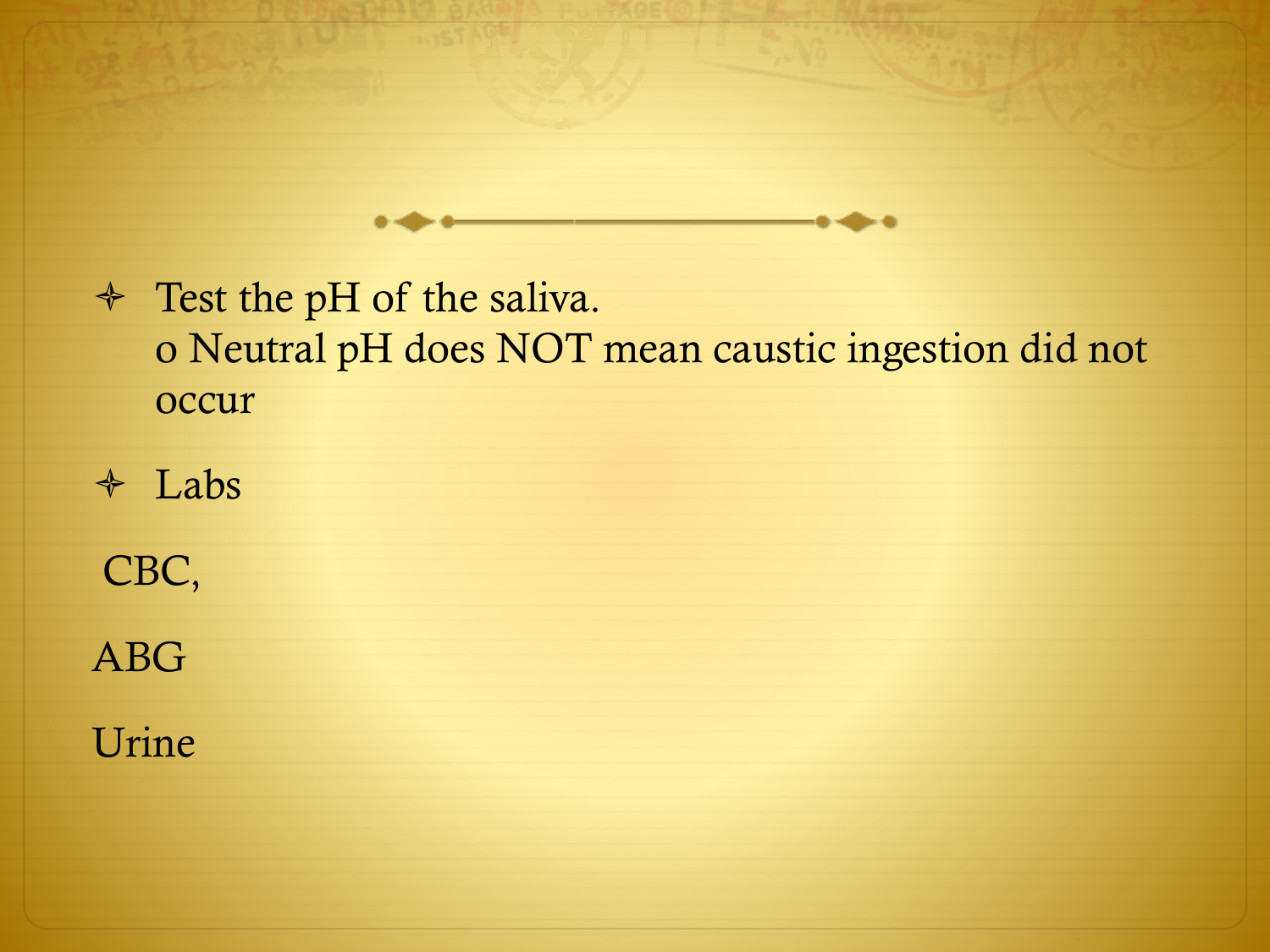- CXR Pneumediastinum
- KUB Pneuoperitoneum
- **↑ CT scan** Use water soluble contrast
- A CT scan may offer a promising role in assessing the evolution of the injury and impending perforations.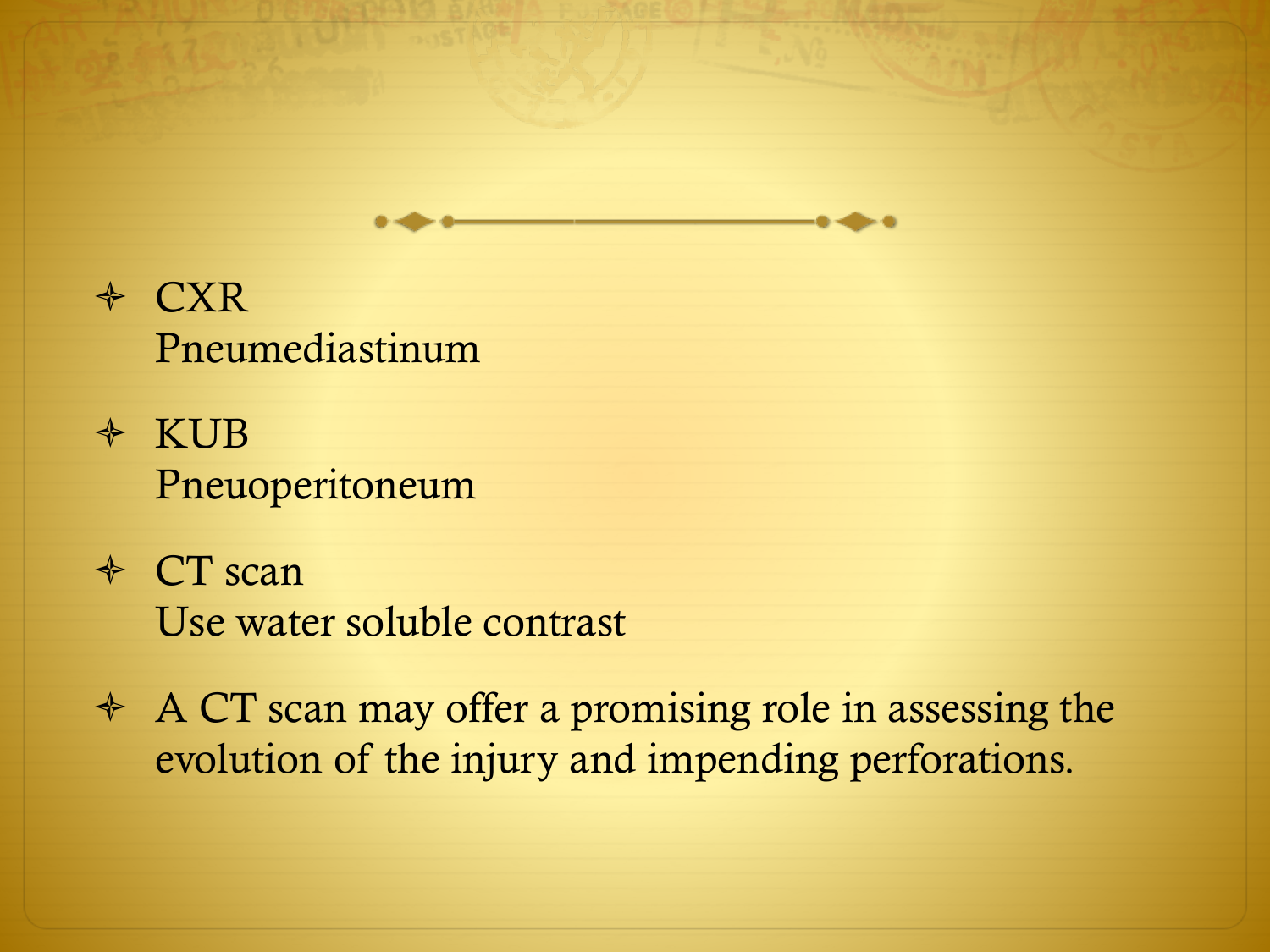### **Computed tomography grading system for caustic lesions**

| Grade   | <b>Features</b>                                                      |  |
|---------|----------------------------------------------------------------------|--|
|         | Grade 1 No definite swelling of esophageal wall                      |  |
|         | Grade 2 Edematous wall thickening without periesophageal soft tissue |  |
|         | involvement                                                          |  |
|         | Grade 3 Edematous wall thickening with periesophageal soft tissue    |  |
|         | infiltration plus well-demarcated tissue interface                   |  |
| Grade 4 | Edematous wall thickening with periesophageal soft tissue            |  |
|         | infiltration plus blurring of tissue interface or localized fluid    |  |
|         | collection around the esophagus or descending aorta                  |  |
|         |                                                                      |  |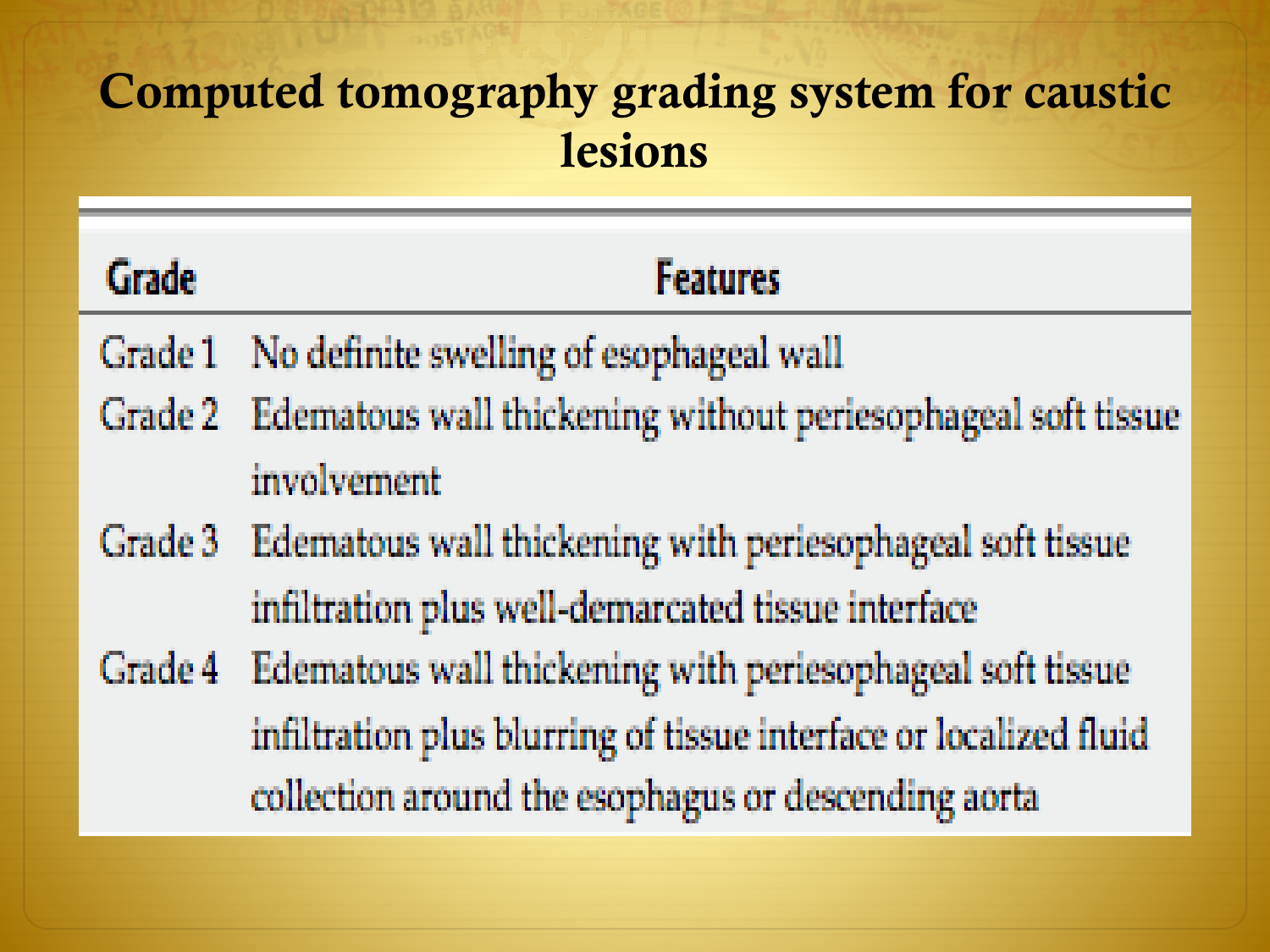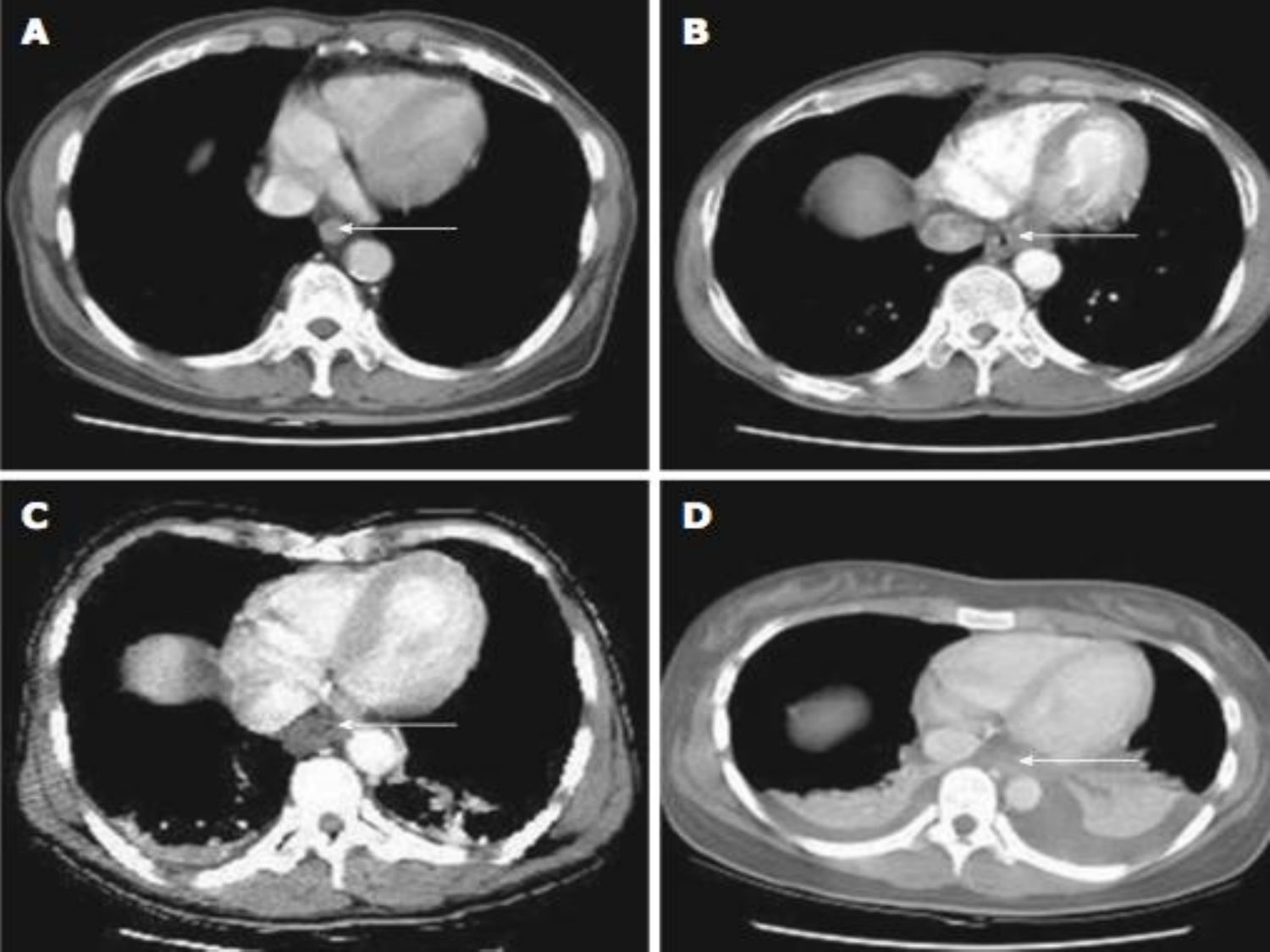NG tube placement if the ingestion is severe

Opens the esophagus in an attempt to reduce the risk of stricture formation

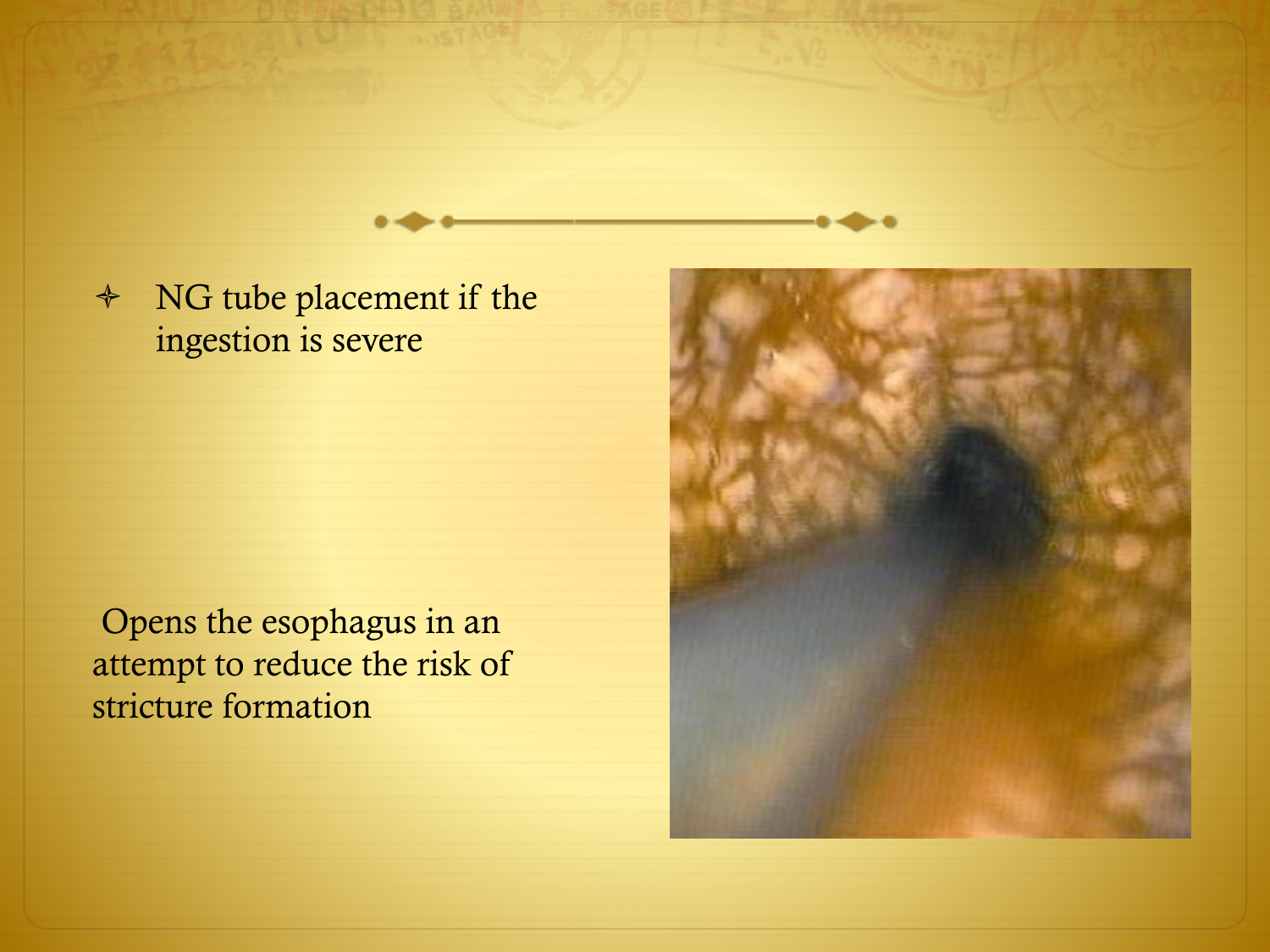- NG tube
- **Antibiotics**
- $\triangle$  PPI
- **↑** Steroids?
- Think about nutritional needs o TPN/PPN
- Soft diet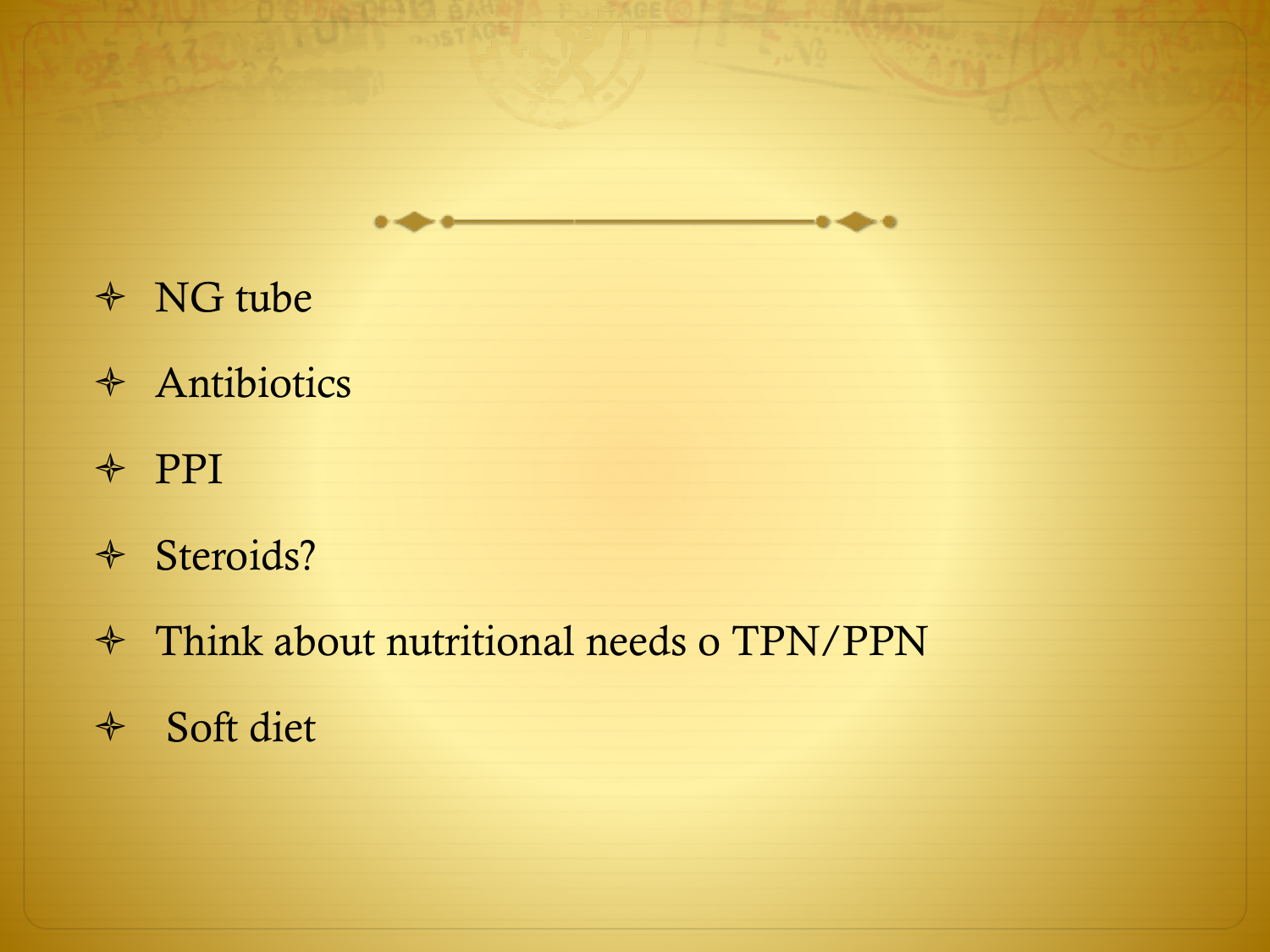Barium esophagram if serious burn at 2-3 weeks to assess baseline prior to dilation

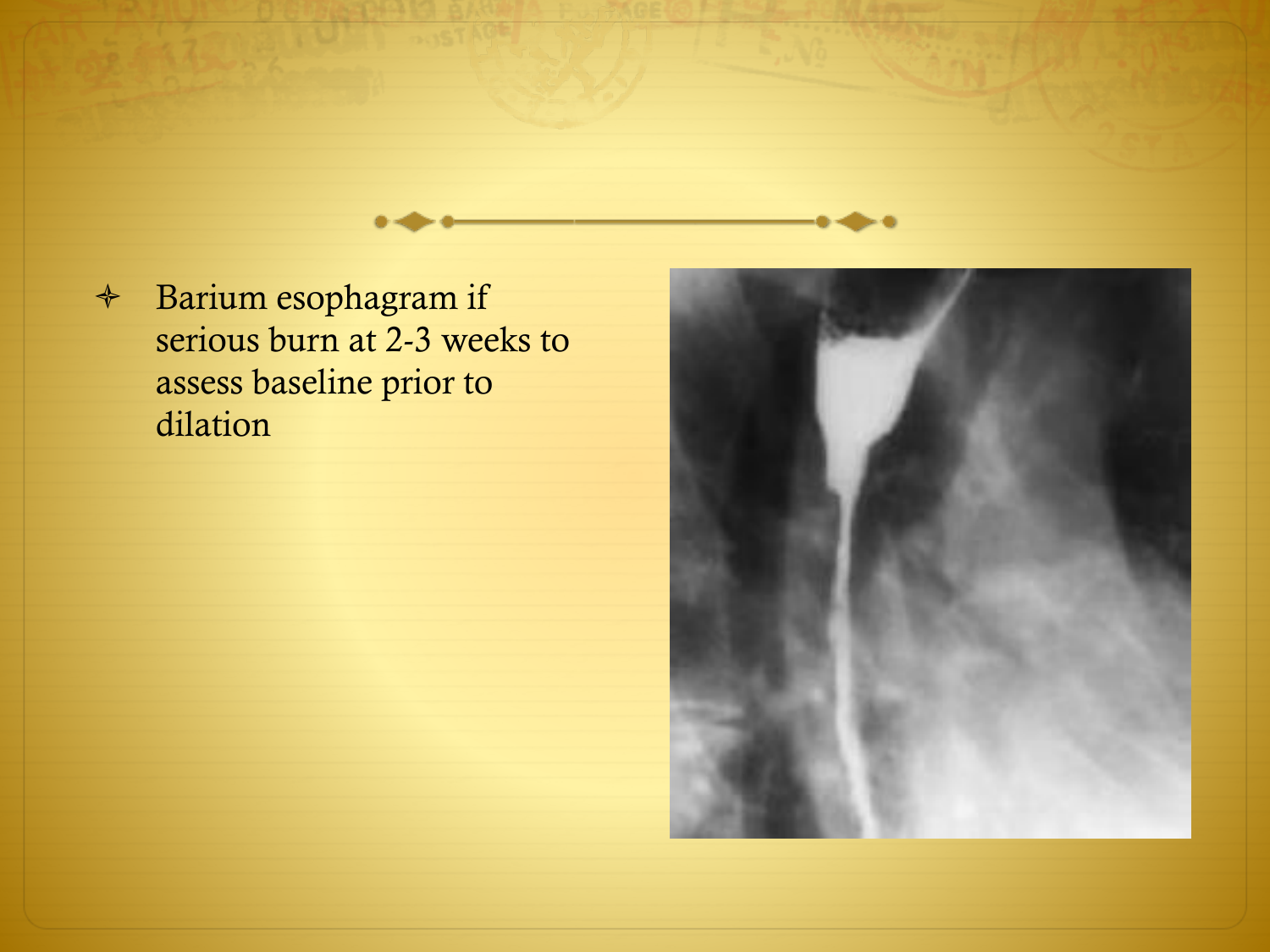### How should you dilute what was ingested?

- You should not dilute in caustic ingestion because it can lead to emesis and/or more deliverance of caustic material to tissues
- Large amounts of water or milk after NG tube has been placed to assist in lavage
- Diluents: Water or milk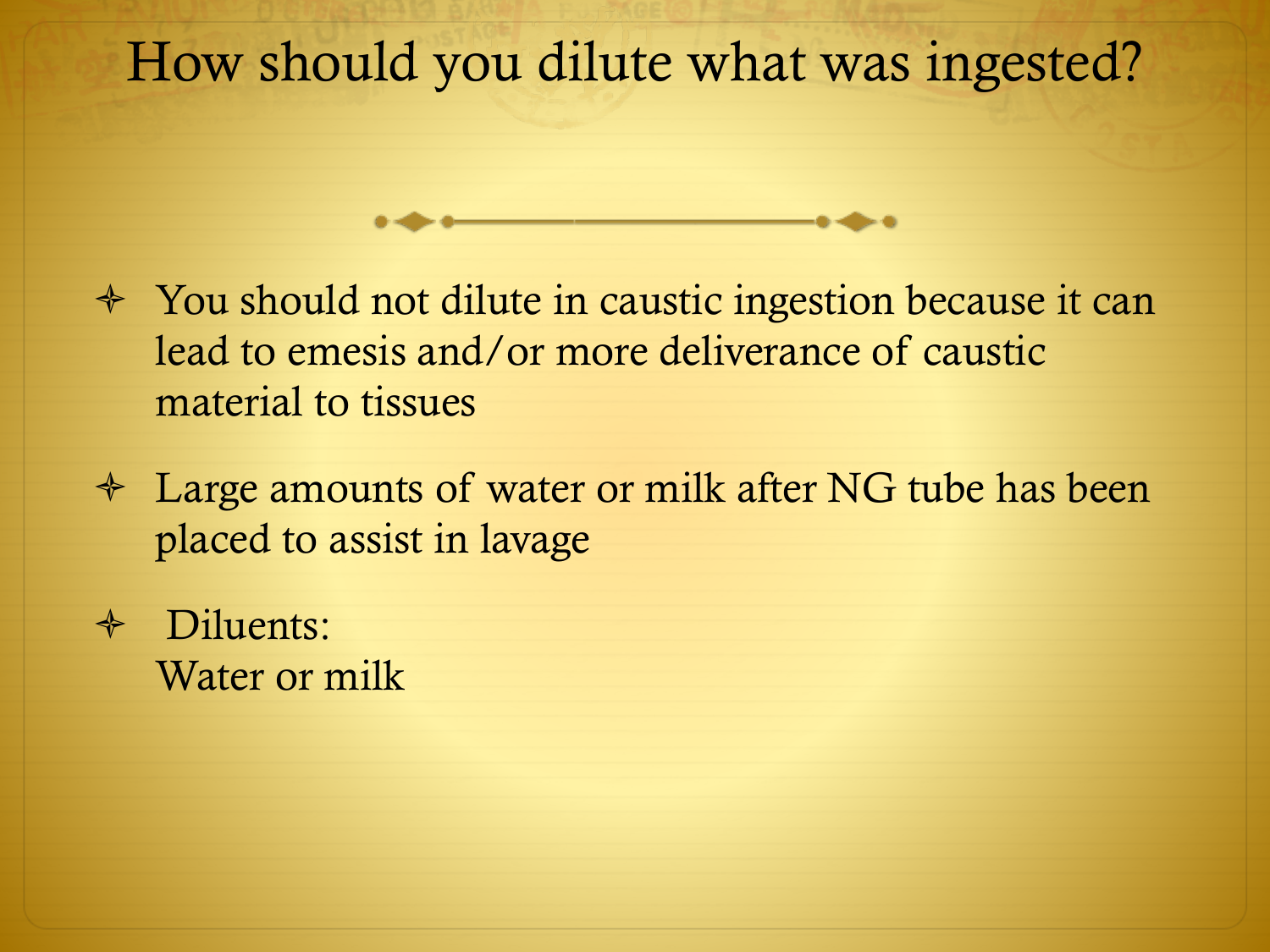$\div$  Small amounts may be beneficial if given within the first 30 minute of ingestion

Best for alkali granule ingestion

 Concern for inducing emesis, which would reexpose the already injured tissues

Also increases risk of aspiration of caustic material

Should not give with acidic or liquid alkali ingestion

**← Gastric lavage should not be performed**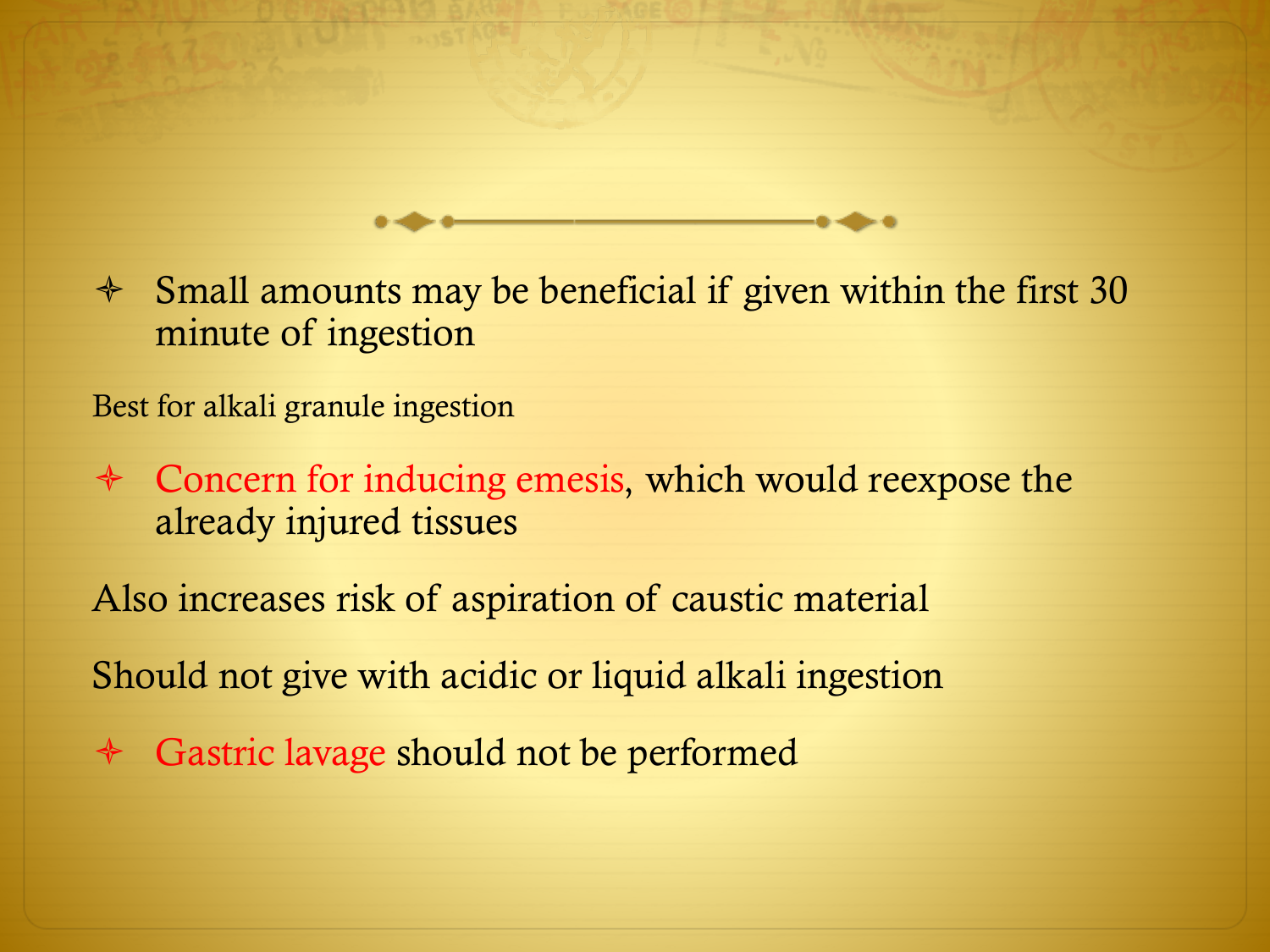When do you perform an esophagoscopy to evaluate the severity of damage?

24-48 hours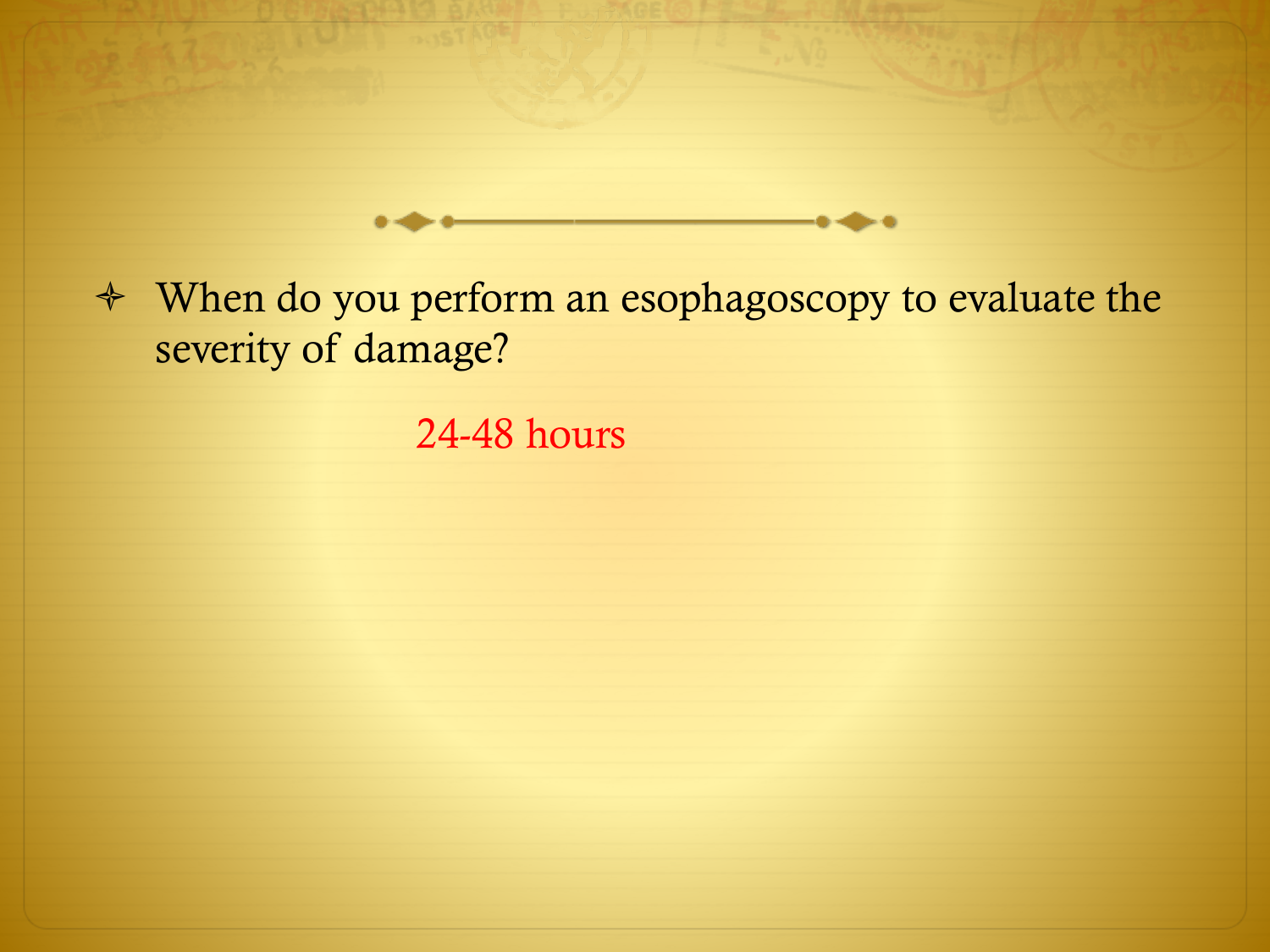$\triangle$  Scoping prior to that may not adequately show the extent of the damage. Too long risks perforation.

 Esophagoscopy should not be performed in hemodynamically unstable patients, evidence of GI perforation, and those with significant airway edema.

 $\div$  If the patient presents >48 hours after initial ingestion, barium swallow may be considered instead of esophagoscopy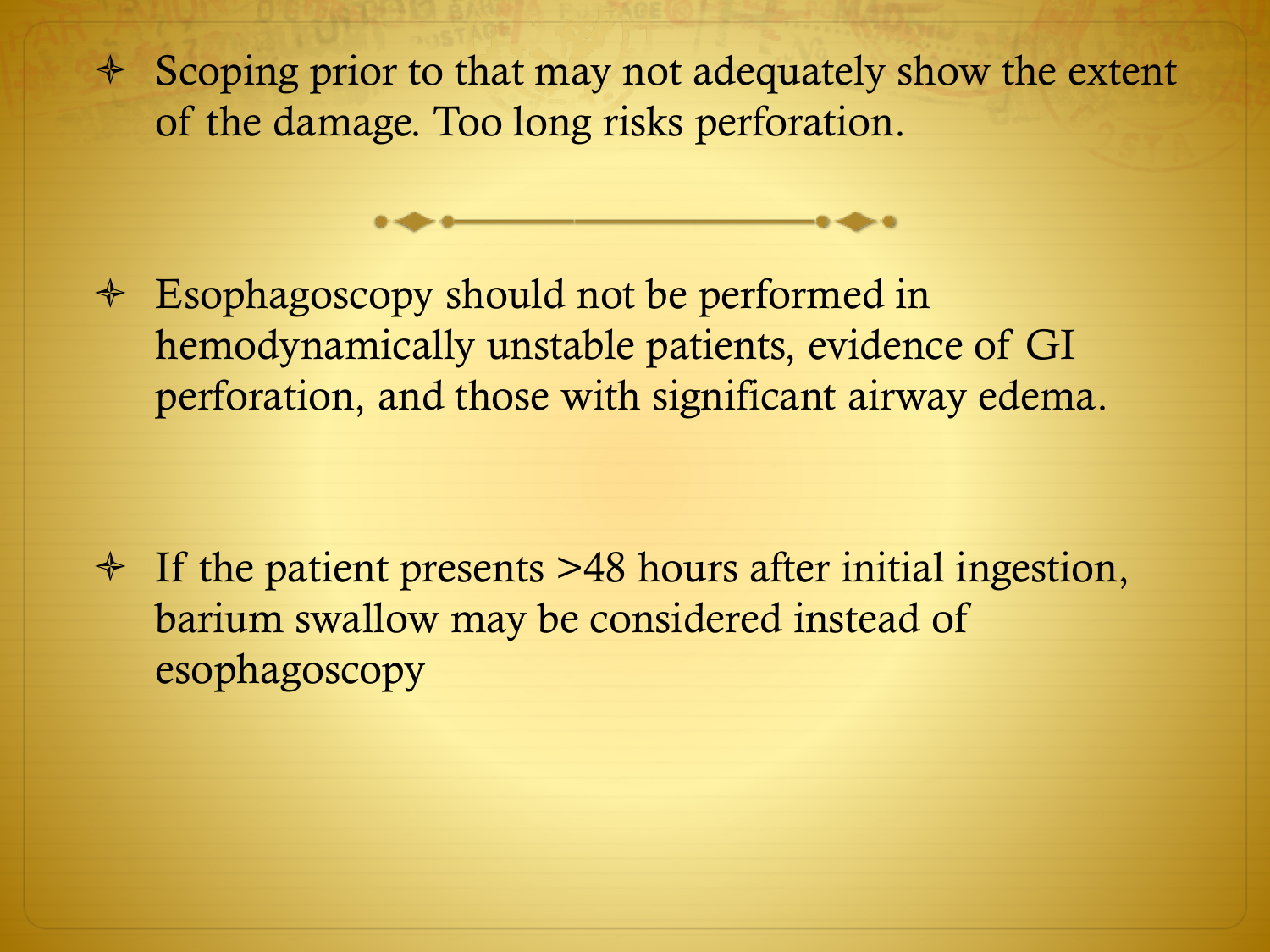Anatomical areas of narrowing oftentimes receive the most damage:

Cricopharyngeal area (UE) Aortic arch LES Antrum/body of stomach

<sup> $\div$ </sup> These are also the most common sites of stricture formation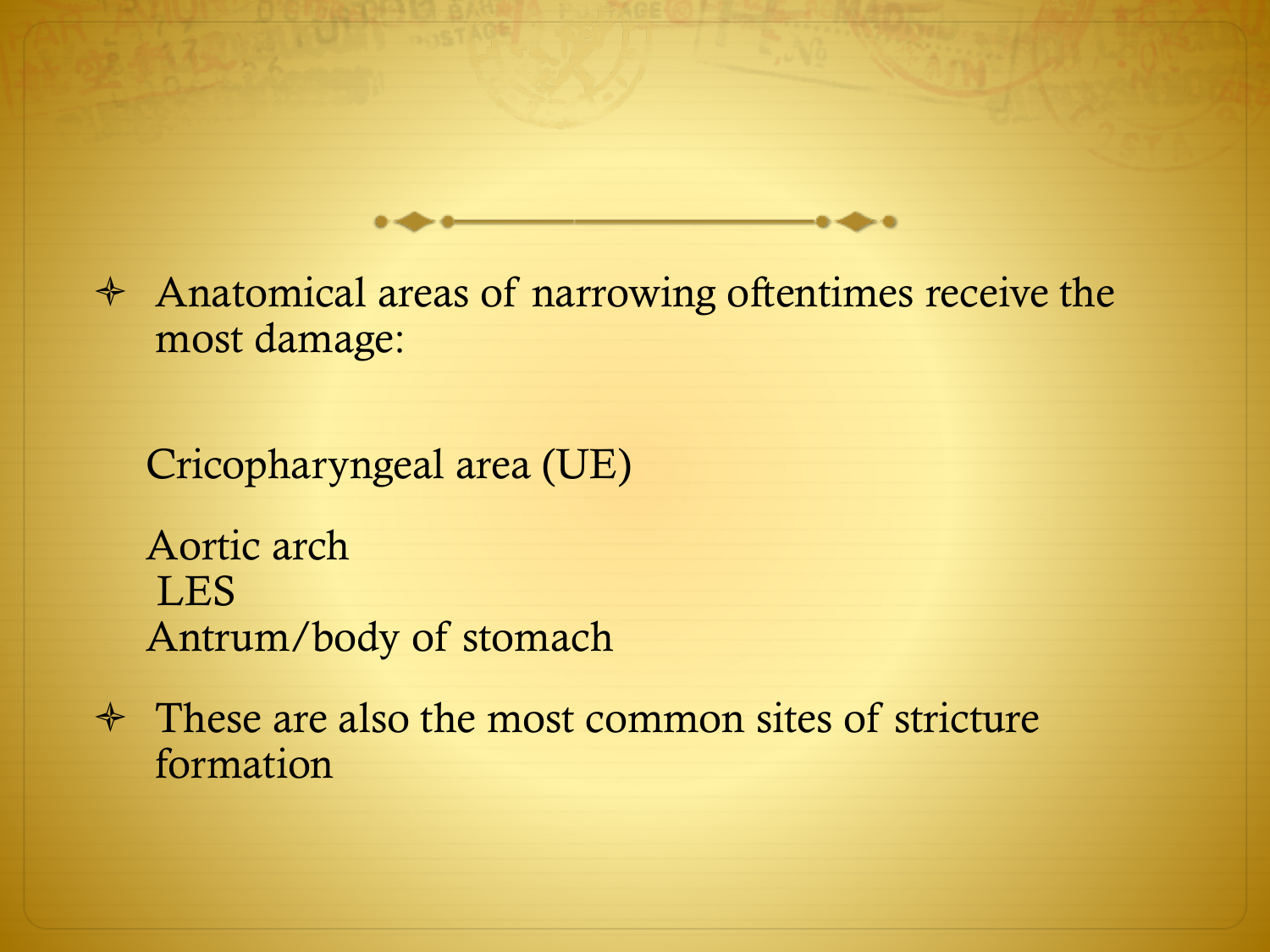- Stricture can be seen starting as early as 3 weeks after ingestion
- Dysphagia can start around 2 months after ingestion
- 30% of children who ingest an alkali will have an esophageal burn
- $\div$  50% of these patients will have stricture formation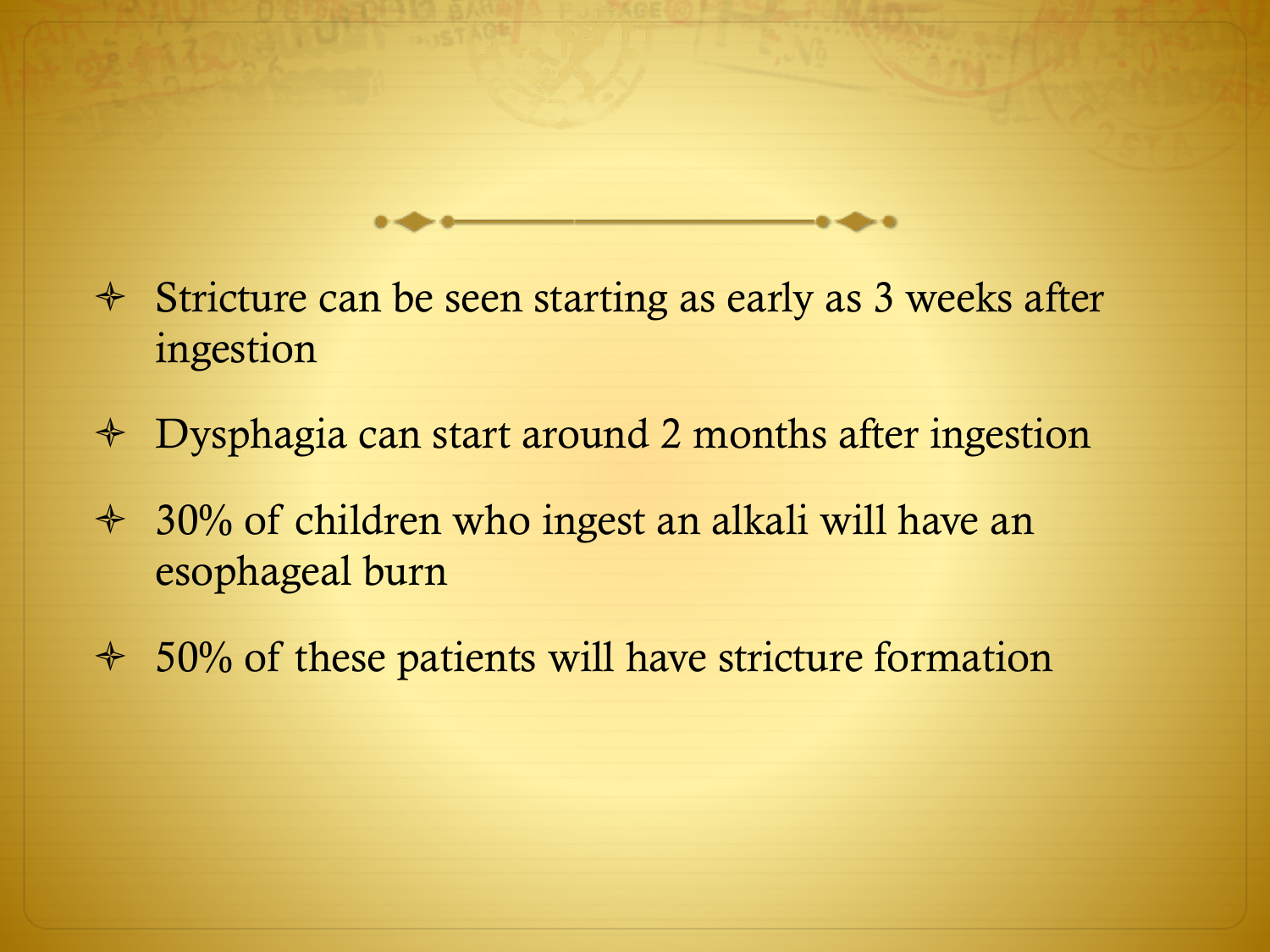classification of mucosal injury caused by ingestion of caustic substances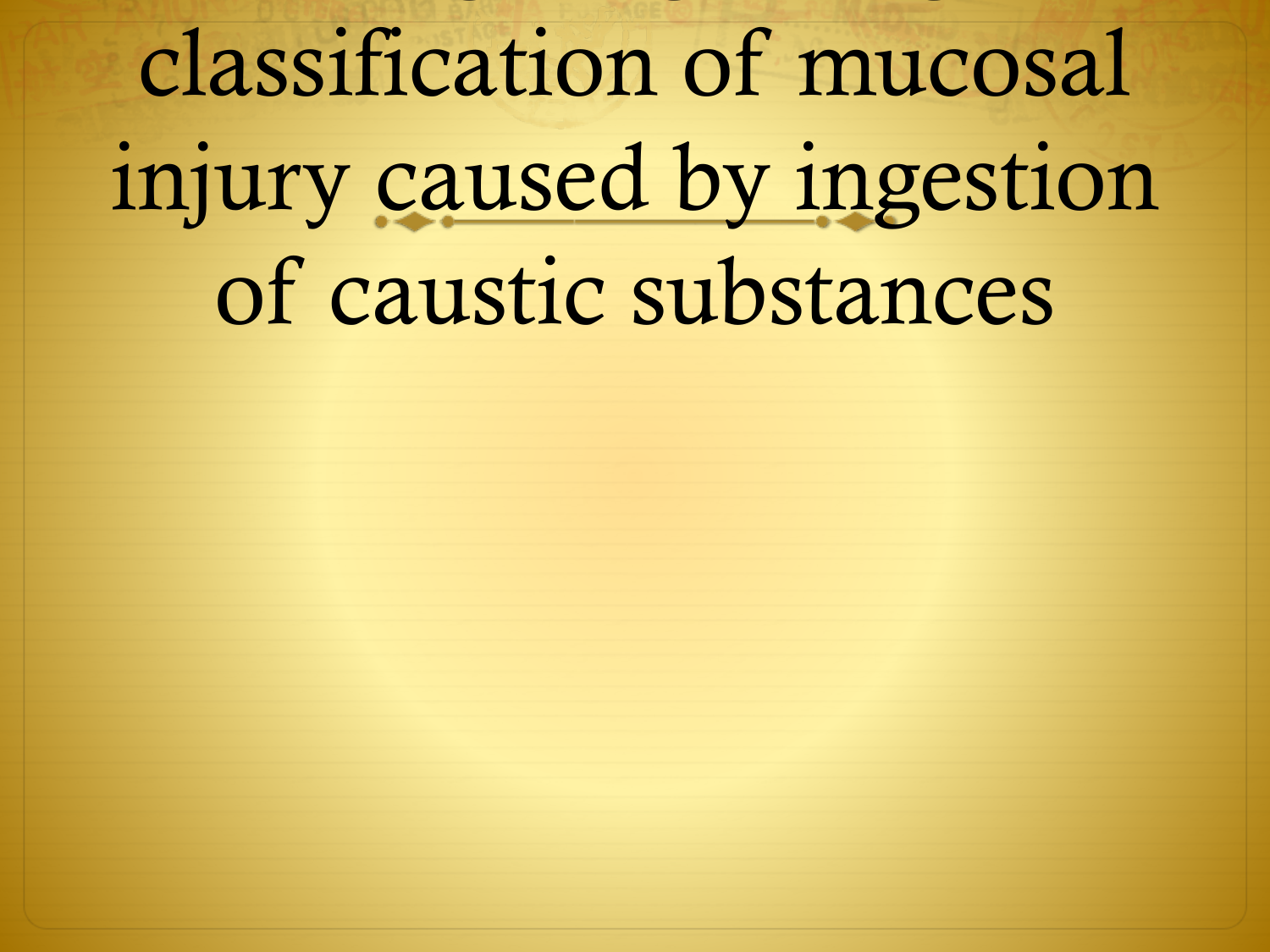Zargar's grading classification of mucosal injury caused by ingestion of caustic substances

| Grade    | <b>Features</b>                              |
|----------|----------------------------------------------|
| Grade 0  | Normal                                       |
| Grade 1  | Superficial mucosal edema and erythema       |
| Grade 2  | Mucosal and submucosal ulcerations           |
| Grade 2A | Superficial ulcerations, erosions, exudates  |
| Grade 2B | Deep discrete or circumferential ulcerations |
| Grade 3  | Transmural ulcerations with necrosis         |
| Grade 3A | Focal necrosis                               |
| Grade 3B | <b>Extensive necrosis</b>                    |
| Grade 4  | Perforations                                 |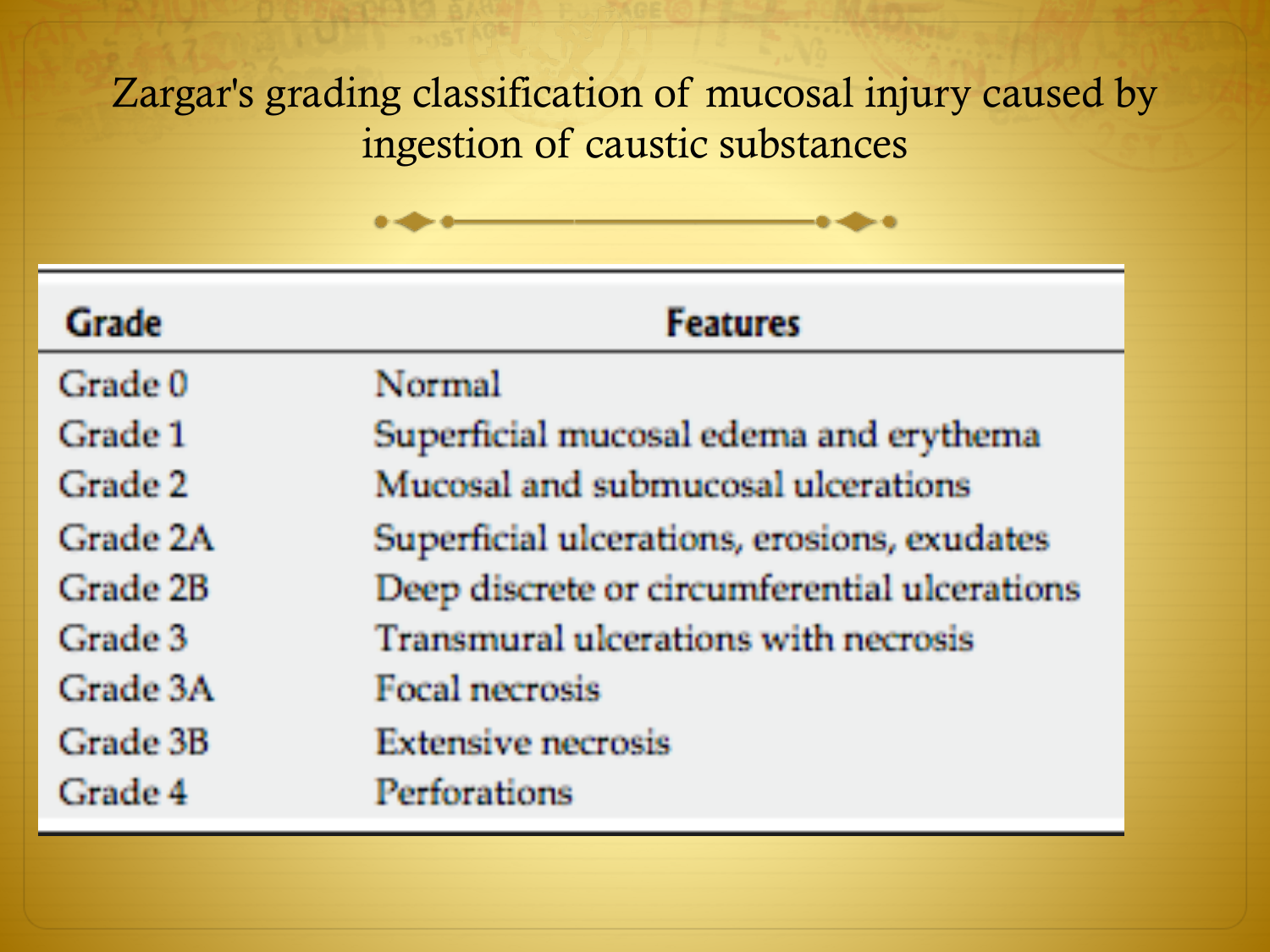#### **Esophagoscopy. A. Grade 2A. B Grade 2B of stomach C 3A of stomach D. 3B of stomach**





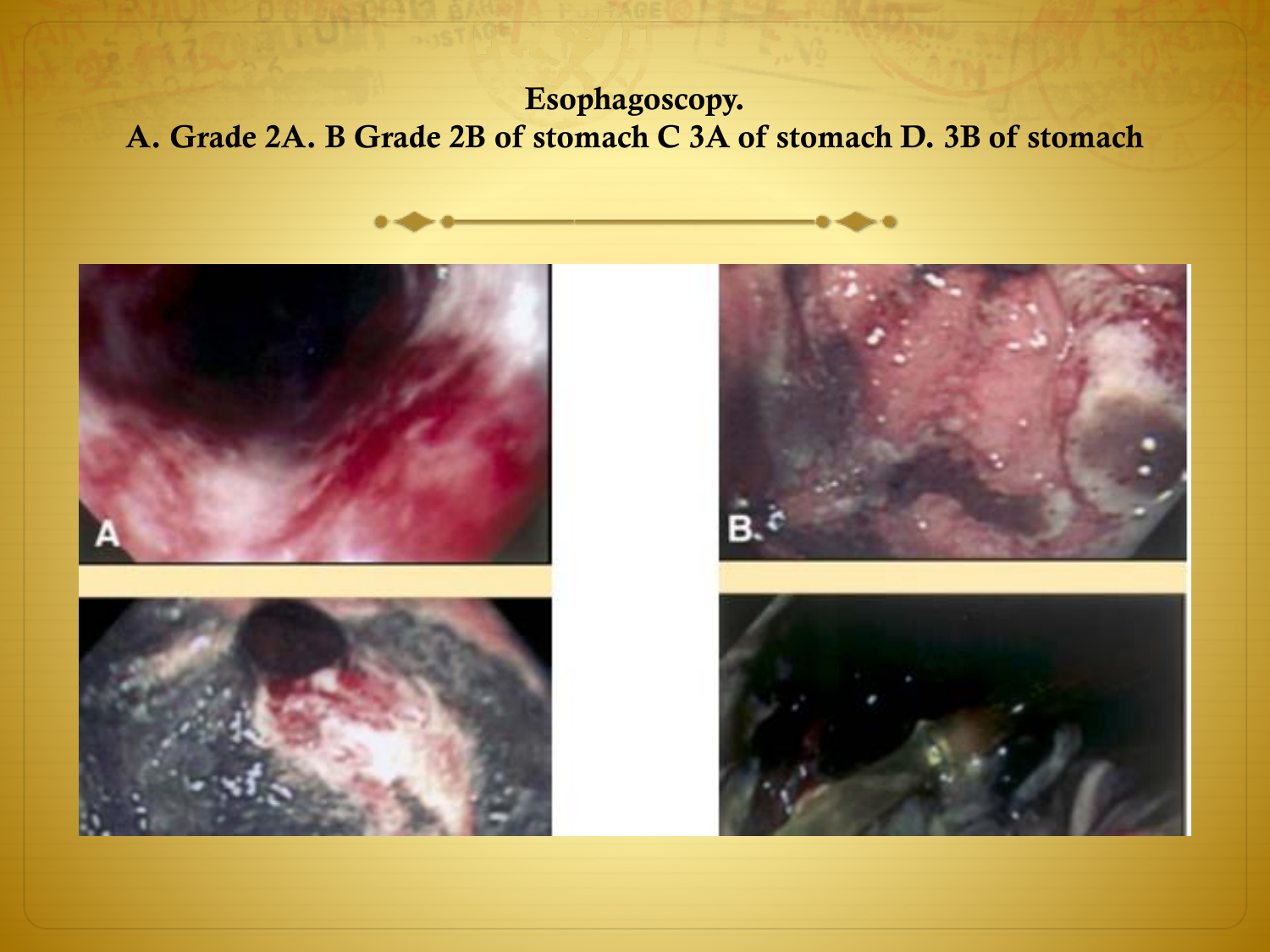## Steroids???

- $\triangle$  Steroids have been shown to be beneficial in which circumstances?
- Only in grade 2 and 3a disease to reduce stricture formation
- It's controversial.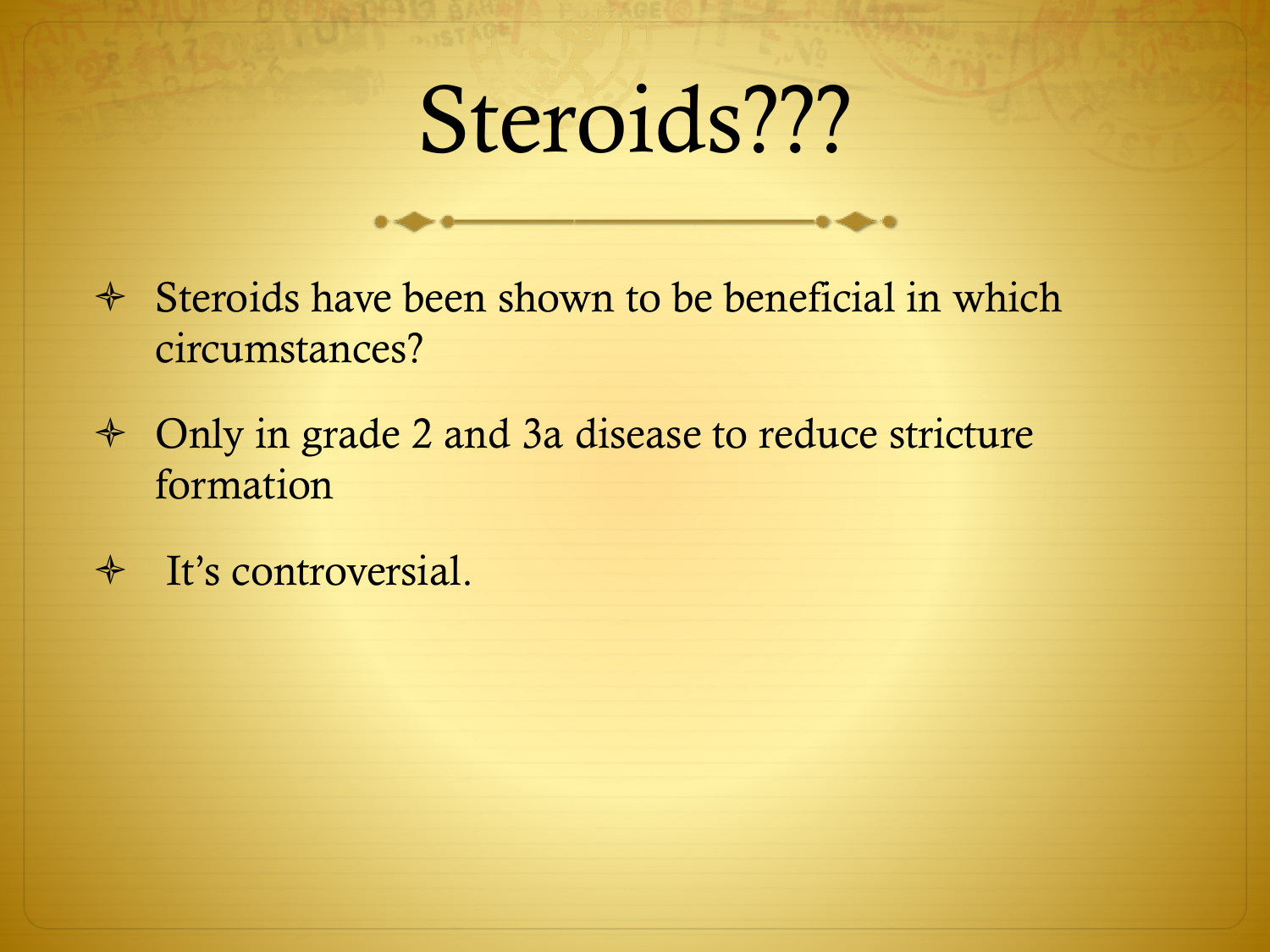Use of steroids has been controversial. Some argue that it reduces healing and increases stricture formation

 Some argue that it minimizes stricture formation • Less granulation tissue and scarring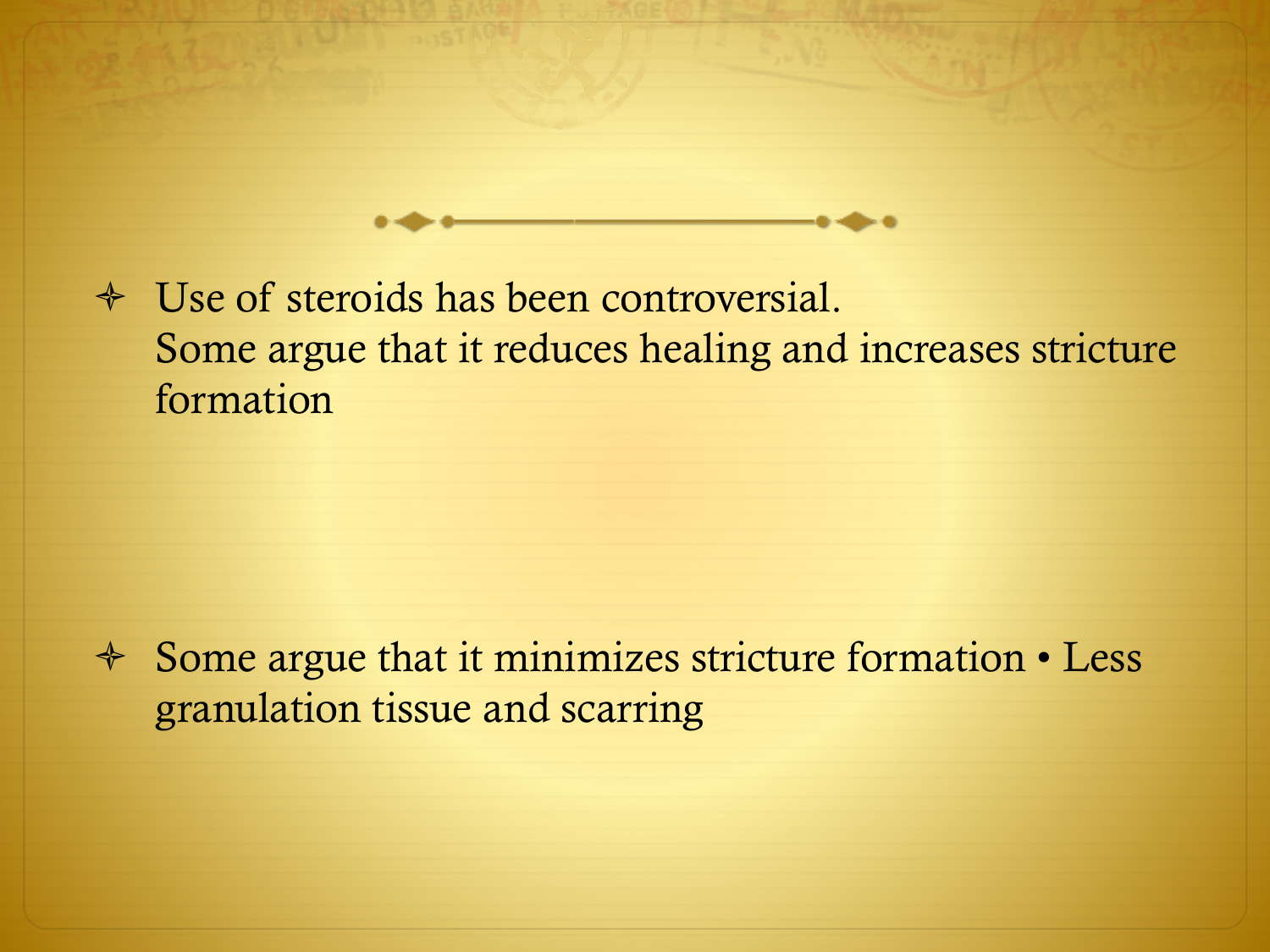- Evaluated use of steroids in grade II burns
- 1956-1991 study recommended steroid use in grade II esophageal burns
- 1991-2003 did not find a benefit in grade II/III
- Steroids used included dexamethasone, Depo- medrol, prednisone, prednisolone, methylprednisolone, cortisone, and hydrocortisone.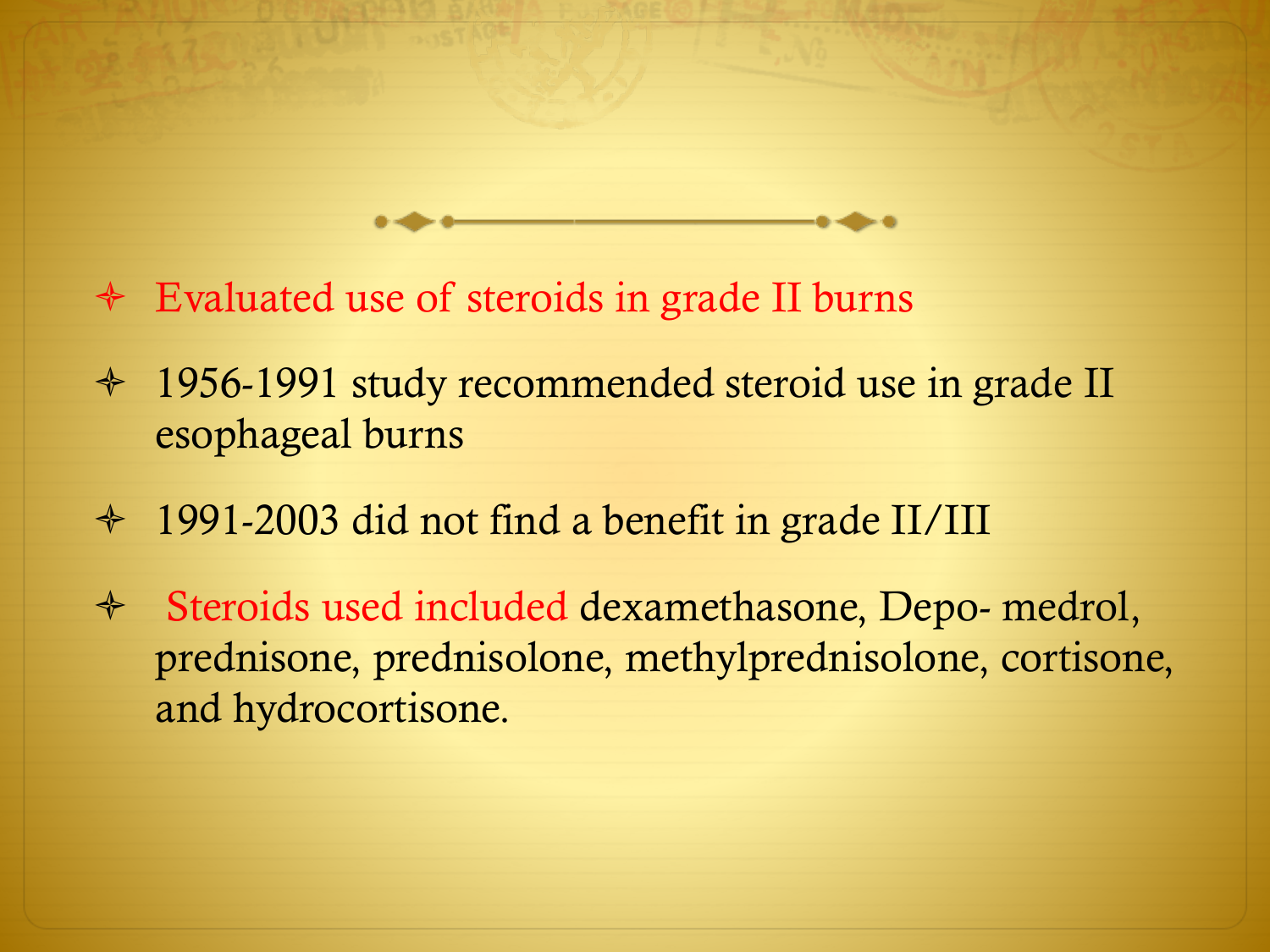- $\triangle$  If steroids are to be given, it is recommended to give antibiotics concurrently
- One study showed that dexamethasone 1mg/kg may be more effective than prednisone 2mg/kg
- Must heavily weigh the side effects of steroids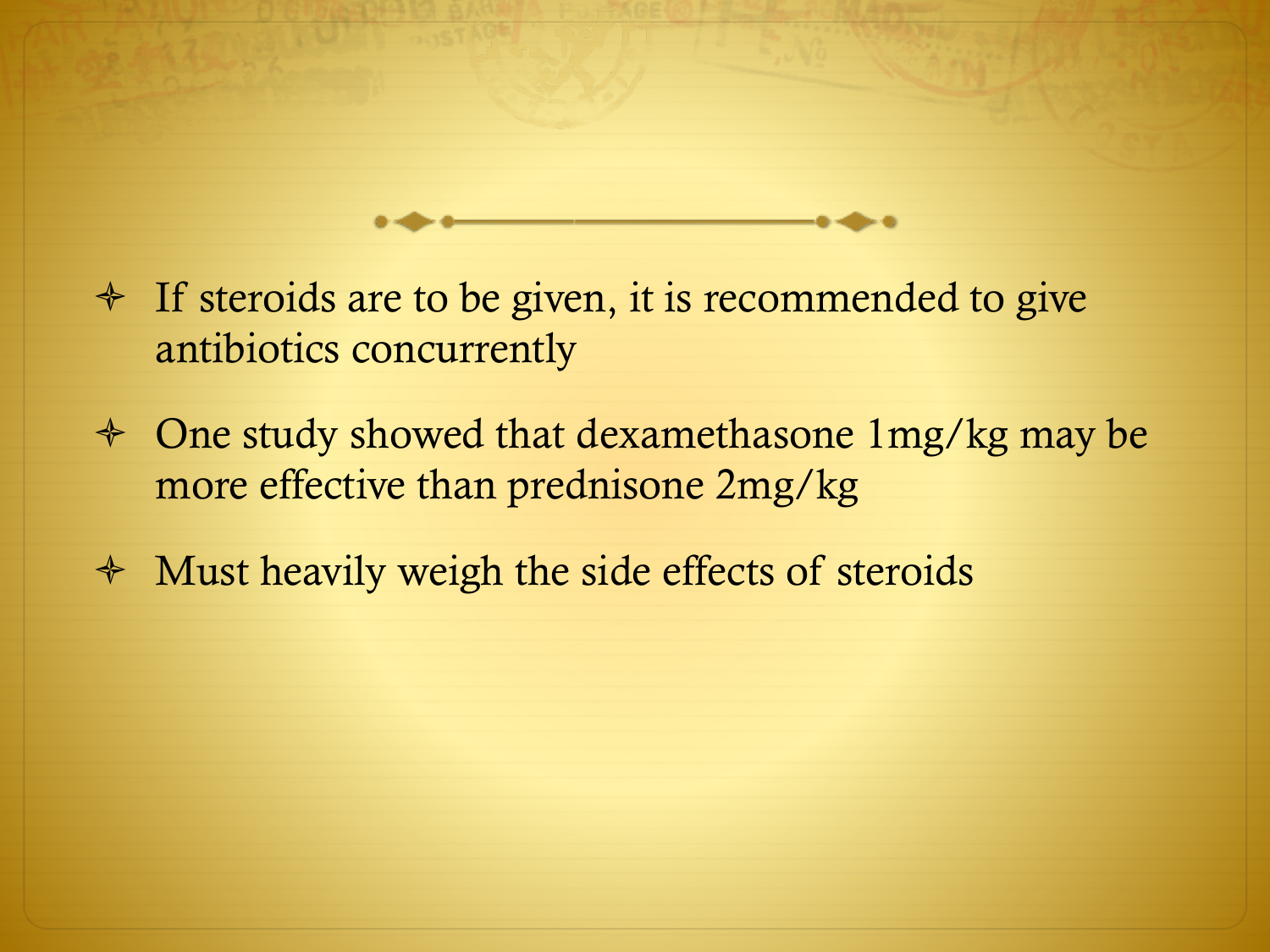### Treatment

- Esophageal dilation mainstay for stricture formation
- Some studies recommend esophageal stents short term
- If unsuccessful, patient may need esophageal replacement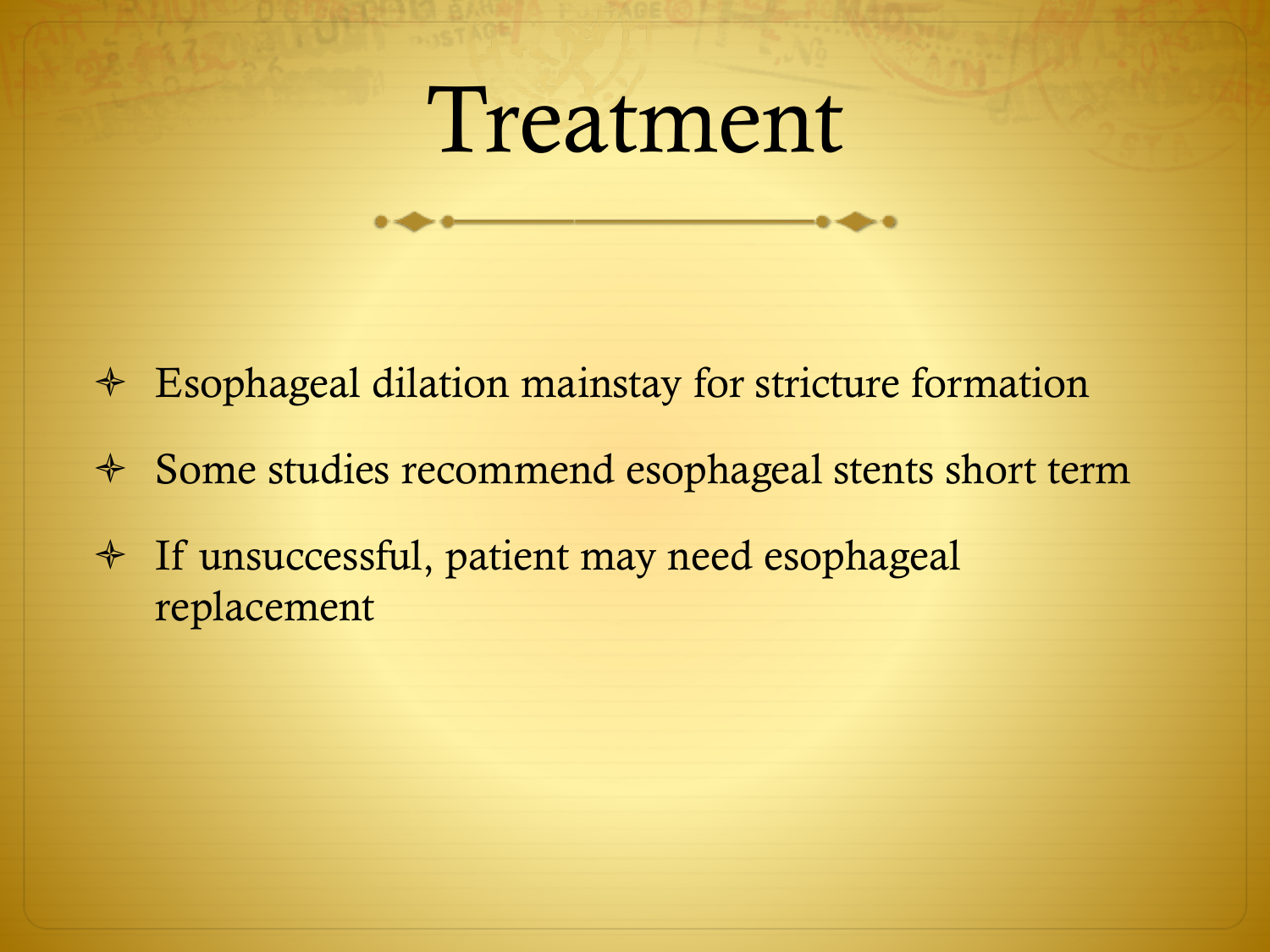### Long term outcomes

Stricture formation- esophageal and laryngeal

GERD

Cancer:

Esophageal carcinoma Even up to 50 years after the ingestion

- $\triangleleft$  Recommend continued surveillance
- **↑ Gastric carcinoma is rare**